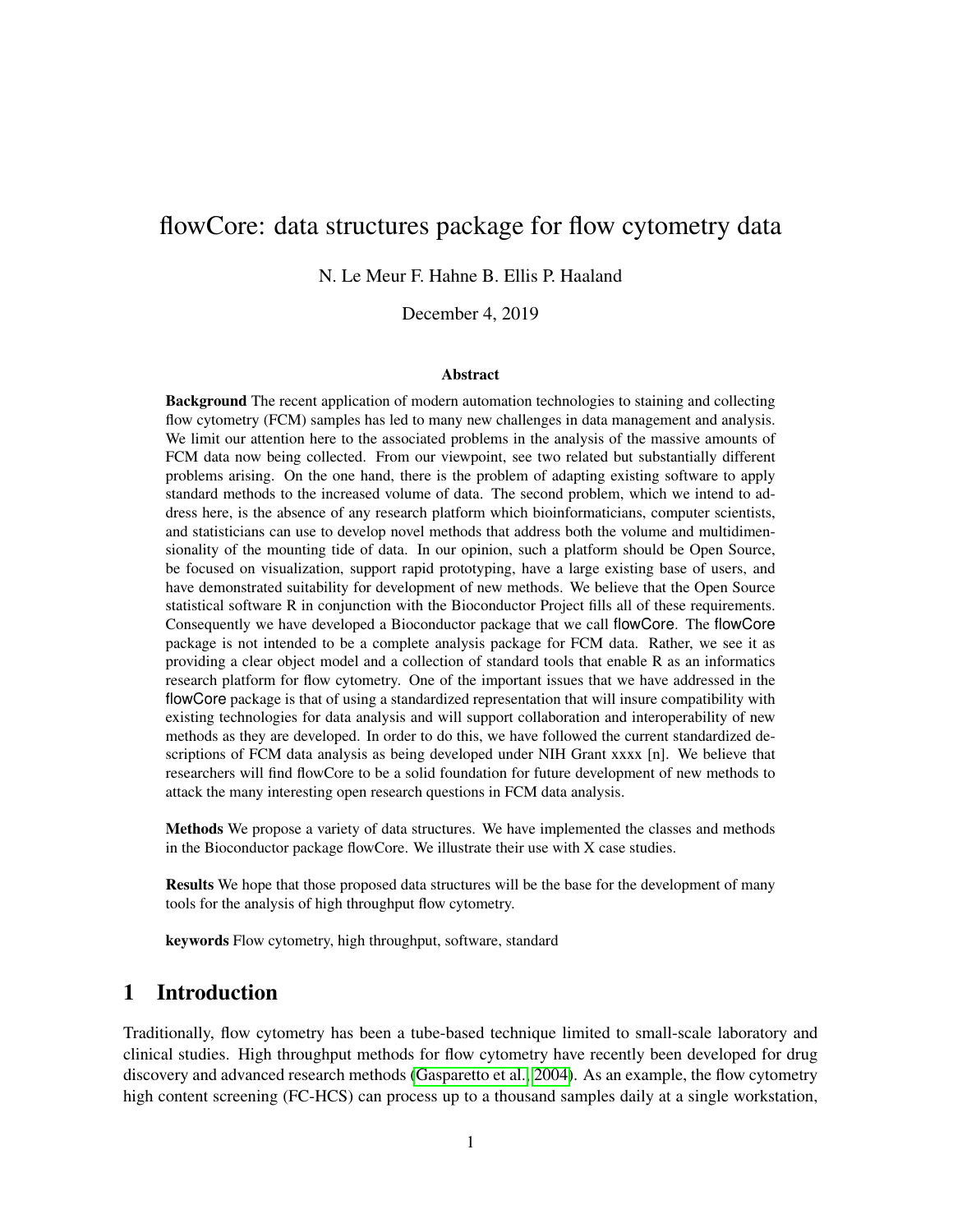and the results have been equivalent or superior to traditional manual multi-parameter staining and analysis techniques.

The amount of information generated by high throughput technologies such as FC-HCS need to be transformed into executive summaries (which are brief enough) for creative studies by a human researcher [\(Brazma, 2001\)](#page-38-1). Standardization is critical when developing new high throughput technologies and their associated information services [\(Brazma, 2001;](#page-38-1) [Chicurel, 2002;](#page-38-2) [Boguski and McIntosh,](#page-38-3) [2003\)](#page-38-3). Standardization efforts have been made in clinical cell analysis by flow cytometry [\(Keeney et al.,](#page-38-4) [2004\)](#page-38-4), however data interpretation has not been standardized for even low throughput FCM. It is one of the most difficult and time consuming aspects of the entire analytical process as well as a primary source of variation in clinical tests, and investigators have traditionally relied on intuition rather than standardized statistical inference [\(Bagwell, 2004;](#page-38-5) [Braylan, 2004;](#page-38-6) [Parks, 1997;](#page-38-7) [Suni et al., 2003\)](#page-38-8). In the development of standards in high throughput FCM, little progress has been made in terms of Open Source software. In this article we propose R data structures to handle flow cytometry data through the main steps of preprocessing: compensation, transformation, filtering.

The aim is to merge both prada and rflowcyt [\(LeMeur and Hahne, 2006\)](#page-38-9) into one core package which is compliant with the data exchange standards that are currently developed in the community [\(Spidlen et al., 2006\)](#page-38-10).

Visualization as well as quality control will then be part of the utility packages that depend on the data structures defined in the flowCore package.

# 2 Representing Flow Cytometry Data

flowCore's primary task is the representation and basic manipulation of flow cytometry (or similar) data. This is accomplished through a data model very similar to that adopted by other Bioconductor packages using the expressionSet and AnnotatedDataFrame structures familiar to most Bioconductor users.

### 2.1 The *flowFrame* Class

The basic unit of manipulation in flowCore is the *flowFrame*, which corresponds roughly to a single "FCS" file exported from the flow cytometer's acquisition software. At the moment we support FCS file versions 2.0 through 3.1, and we expect to support FCS4/ACS1 as soon as the specification has been ratified.

#### 2.1.1 Data elements

The primary elements of the *flowFrame* are the exprs and parameters slots, which contain the event-level information and column metadata respectively. The event information, stored as a single matrix, is accessed and manipulated via the exprs() and exprs<- methods, allowing *flowFrame*s to be stitched together if necessary (for example, if the same tube has been collected in two acquisition files for memory reasons).

The parameters slot is an *AnnotatedDataFrame* that contains information derived from an FCS file's "\$Pn" keywords, which describe the detector and stain information. The entire list is available via the parameter() method, but more commonly this information is accessed through the names, featureNames and colnames methods. The names function returns a concatenated version of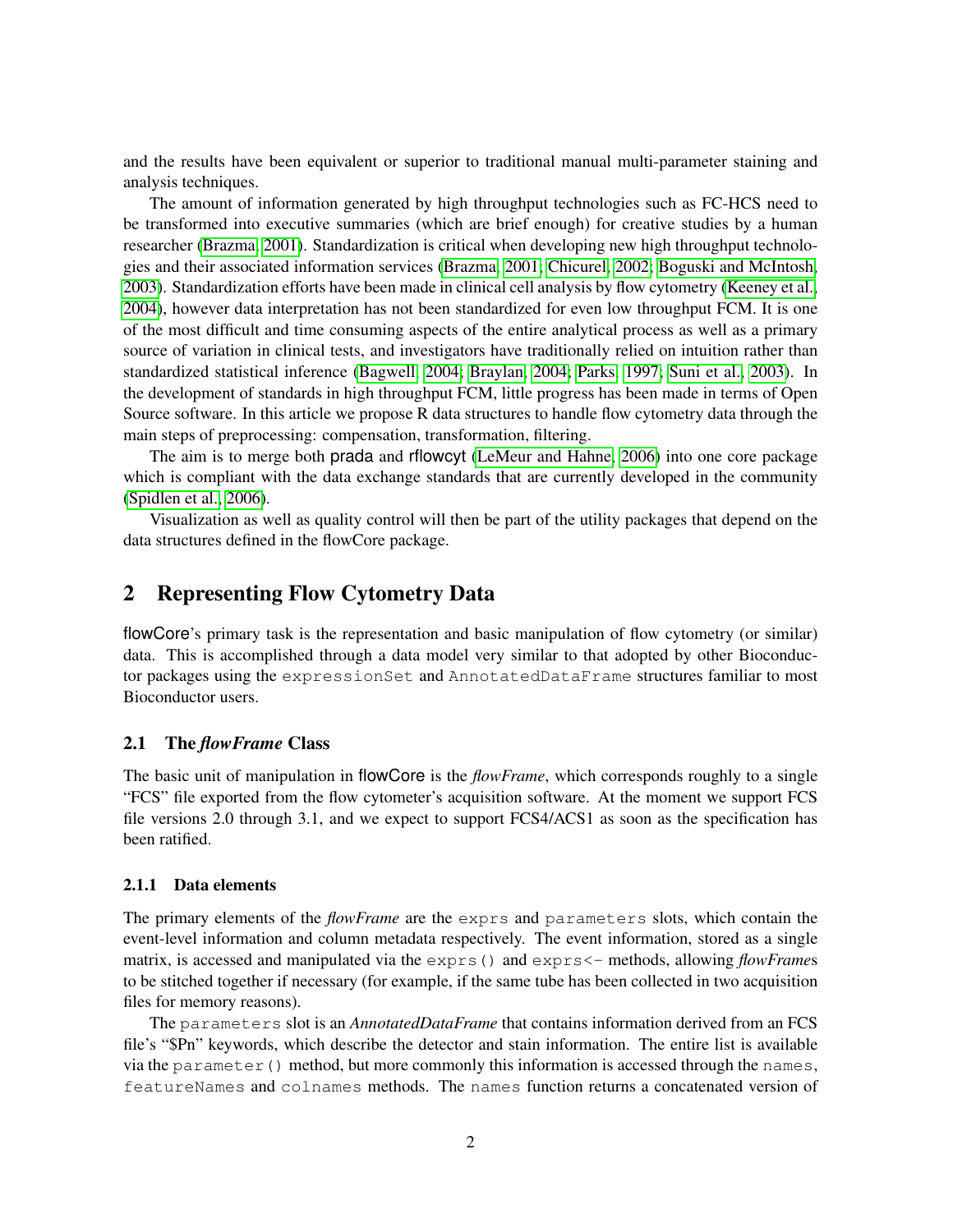colnames and featureNames using a format similar to the one employed by most flow cytometry analysis software. The colnames method returns the detector names, often named for the fluorochrome detected, while the featureNames method returns the description field of the parameters, which will typically be an identifier for the antibody.

The keyword method allows access to the raw FCS keywords, which are a mix of standard entries such as "SAMPLE ID," vendor specific keywords and user-defined keywords that add more information about an experiment. In the case of plate-based experiments, there are also one or more keywords that identify the specific well on the plate.

Most vendor software also includes some sort of unique identifier for the file itself. The specialized method identifier attempts to locate an appropriate globally unique identifier that can be used to uniquely identify a frame. Failing that, this method will return the original file name offering some assurance that this frame is at least unique to a particular session.

### 2.2 The *flowSet* Class

Most experiments consist of several *flowFrame* objects, which are organized using a *flowSet* object. This class provides a mechanism for efficiently hosting the *flowFrame*s with minimal copying. This reduces memory requirements and ensures that experimental metadata stay properly attached to their corresponding *flowFrame*s.

# 3 Reading and Manipulating **flowCore** Data Classes

### 3.1 Reading an FCS file into a *flowFrame*

FCS files are read into the R environment via the read.FCS function using the standard connection interface—allowing for the possibility of accessing FCS files hosted on a remote resource as well as those that have been compressed or even retrieved as a blob from a database interface. FCS files (version 2.0, 3.0, and 3.1) and LMD (List Mode Data) extensions are currently supported.

There are also several immediate processing options available in this function, the most important of which is the transformation parameter, which can "linearize" (the default), "linearize-with-PnG-scaling", or "scale" our data. To see how this works, first we will examine an FCS file without any transformation at all:

```
file.name <- system.file("extdata","0877408774.B08",
                         package="flowCore")
x <- read.FCS(file.name, transformation=FALSE)
summary(x)
```

| ## Min.        |  | $85.0000$ $11.0000$ 0.0000 0.0000 0.0000                                        | $0.0000$ 0.0000   |                  |
|----------------|--|---------------------------------------------------------------------------------|-------------------|------------------|
| $\#$ # 1st Qu. |  | 385.0000 141.0000 233.0000 277.0000 90.0000                                     | $0.0000$ 210.0000 |                  |
|                |  | ## Median 441.0000 189.0000 545.5000 346.0000 193.0000                          |                   | 26.0000 279.0000 |
|                |  | ## Mean 491.9644 277.9105 439.1023 366.1567 179.7122                            |                   | 34.0766 323.5306 |
| ## 3rd Qu.     |  | 518.0000 270.0000 610.0000 437.0000 264.0000 51.0000 390.0000                   |                   |                  |
|                |  | ## Max.     1023.0000 1023.0000 912.0000 1023.0000 900.0000 1023.0000 1022.0000 |                   |                  |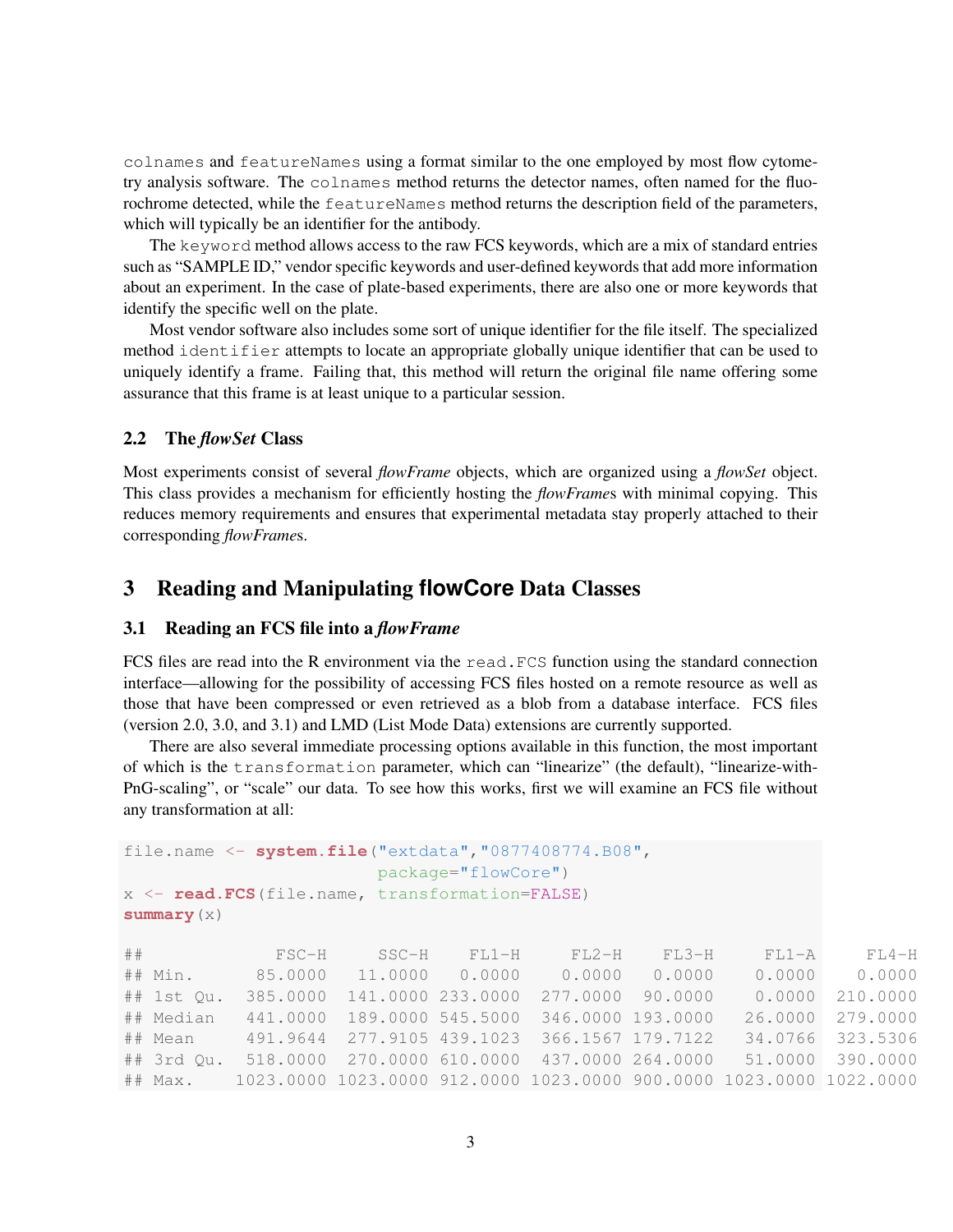| ## |             | Time   |
|----|-------------|--------|
|    | ## Min.     | 1.00   |
|    | ## 1st Qu.  | 122.00 |
|    | ## Median   | 288.00 |
|    | ## Mean     | 294.77 |
|    | ## 3rd Ou.  | 457.50 |
|    | $\#$ # Max. | 626.00 |

As we can see, in this case the values from each parameter seem to run from 0 to  $1023 (2^{10} – 1)$ . However, inspection of the documentation of the "exponentiation" keyword (\$PnE) reveals that some of the parameters (3 and 4) have been stored in a format specifying that the channel values should be scaled as  $y = f_2 \times 10^{f_1 \cdot x/R}$  where x is the original channel value, y is the scaled value,  $f_1$  and  $f_2$  are given respectively by the first and second element of the value of the \$PnE key and  $R$  is the channel range given by the value of the \$PnR key. The special \$PnE value of "0, 0" corresponds to a scale that is already linear.

```
keyword(x,c("$P1E", "$P2E", "$P3E", "$P4E"))
## $`$P1E`
## [1] "0,0"
##
## $`$P2E`
## [1] "0,0"
##
## $`$P3E`
## [1] "4,1"
##
## $`$P4E`
```
The default "linearize" transformation option will convert these to, effectively, have a \$PnE value of "0, 0":

```
summary(read.FCS(file.name))
```
## [1] "4,1"

| # # |            | FSC-H SSC-H               |      |                    |                                         | FL1-H FL2-H FL3-H                                                       | $FL1 - A$ |
|-----|------------|---------------------------|------|--------------------|-----------------------------------------|-------------------------------------------------------------------------|-----------|
|     |            |                           |      |                    | ## Min. 85.0000 11.0000 1.00000 1.00000 | 1,000000                                                                | 0.0000    |
|     | ## 1st Qu. | 385.0000                  |      | 141.0000 8.13123   | 12.07901                                | 2.246790                                                                | 0.0000    |
|     | ## Median  | 441.0000                  |      | 189.0000 135.16485 | 22.46790                                | 5.674221                                                                | 26.0000   |
|     |            |                           |      |                    |                                         | ## Mean 491.9644 277.9105 157.79417 105.98637 8.464880                  | 34.0766   |
|     | ## 3rd Qu. |                           |      |                    |                                         | 518.0000 270.0000 241.44182 50.93675 10.746078                          | 51.0000   |
|     |            |                           |      |                    |                                         | ## Max. 1023.0000 1023.0000 3651.74127 9910.45856 3278.121151 1023.0000 |           |
|     |            | $## \tFL4-H$              | Time |                    |                                         |                                                                         |           |
|     |            | ## Min. 1.00000 1.00      |      |                    |                                         |                                                                         |           |
|     |            | ## 1st Qu. 6.61169 122.00 |      |                    |                                         |                                                                         |           |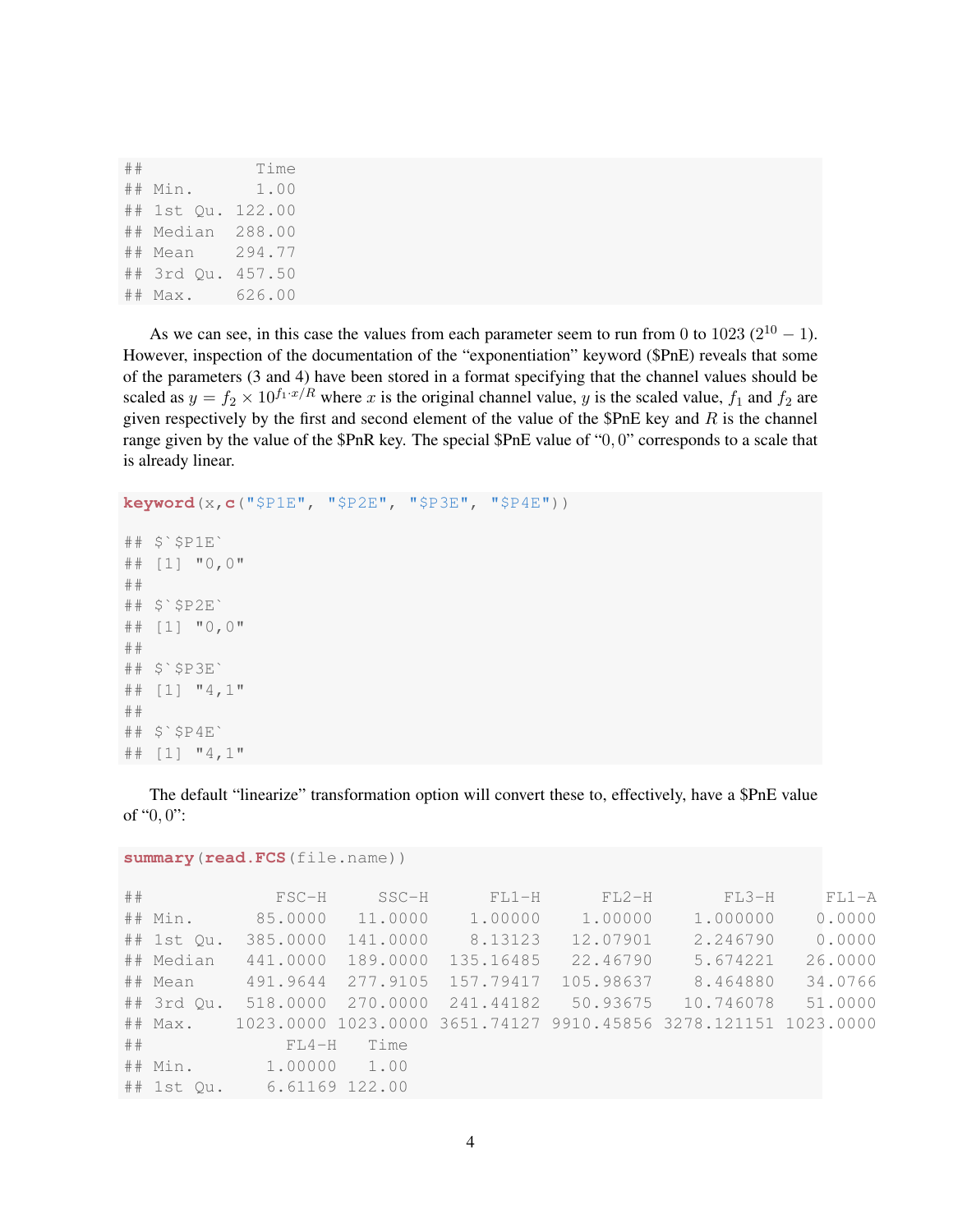| ## Median | 12.29826 288.00            |  |
|-----------|----------------------------|--|
| ## Mean   | 140.39784 294.77           |  |
|           | ## 3rd Ou. 33.37625 457.50 |  |
| ## Max.   | 9821.71889 626.00          |  |

The "linearize-with-PnG-scaling" option will perform the previous transformation and it will also apply a "division by gain" to parameters stored on linear scale with specified gain. The gain is specified in the \$PnG keyword. This option has been introduced as part of Gating-ML 2.0 compliance.

Finally, the "scale" option will both linearize values as well as ensure that output values are contained in [0, 1], which is the proposed method of data storage for the ACS1.0/FCS4.0 specification:

```
summary(read.FCS(file.name,transformation="scale"))
```

| ## |                | $\Gamma$ SC-H                        | $SSC-H$ | $FL1-H$ | $FL2-H$ | $FL3-H$                                                                           | $FL1 - A$ |
|----|----------------|--------------------------------------|---------|---------|---------|-----------------------------------------------------------------------------------|-----------|
|    | ## Min.        |                                      |         |         |         |                                                                                   |           |
|    |                |                                      |         |         |         | ## 1st Qu. 0.37634409 0.13782991 0.0007131943 0.001108012 0.0001246915 0.00000000 |           |
|    | ## Median      |                                      |         |         |         | 0.43108504 0.18475073 0.0134178268 0.002147005 0.0004674689 0.02541544            |           |
|    | ## Mean        |                                      |         |         |         | 0.48090362 0.27166227 0.0156809848 0.010499687 0.0007465626 0.03331046            |           |
|    |                |                                      |         |         |         | ## 3rd Qu. 0.50635386 0.26392962 0.0240465869 0.004994175 0.0009747053 0.04985337 |           |
|    | $\#$ $\#$ Max. |                                      |         |         |         | 1,00000000 1,00000000 0.3651106383 0.991044961 0.3277448896 1.00000000            |           |
| ## |                | $FL4-H$                              |         | Time    |         |                                                                                   |           |
|    |                | ## Min. 0.0000000000 0.0009775171    |         |         |         |                                                                                   |           |
|    |                | ## 1st Qu. 0.0005612251 0.1192570870 |         |         |         |                                                                                   |           |
|    | ## Median      | 0.0011299392 0.2815249267            |         |         |         |                                                                                   |           |
|    | ## Mean        | 0.0139411784 0.2881427175            |         |         |         |                                                                                   |           |
|    |                | ## 3rd Ou. 0.0032379485 0.4472140762 |         |         |         |                                                                                   |           |
|    | $\#$ # Max.    | 0.9821701062 0.6119257087            |         |         |         |                                                                                   |           |

Another parameter of interest is the alter.names parameter, which will convert the parameter names into more "R friendly" equivalents, usually by replacing "-" with ".":

```
read.FCS(file.name,alter.names=TRUE)
## flowFrame object '0877408774.B08'
## with 10000 cells and 8 observables:
## name desc range minRange maxRange
## $P1 FSC.H FSC-H 1024 0.000000 1023
## $P2 SSC.H SSC-H 1024 0.000000 1023
## $P3 FL1.H <NA> 1024 1.009044 10000
## $P4 FL2.H <NA> 1024 1.009044 10000
## $P5 FL3.H <NA> 1024 1.009044 10000
## $P6 FL1.A <NA> 1024 0.000000 1023
## $P7 FL4.H <NA> 1024 1.009044 10000
## $P8 Time Time (51.20 sec.) 1024 0.000000 1023
## 164 keywords are stored in the 'description' slot
```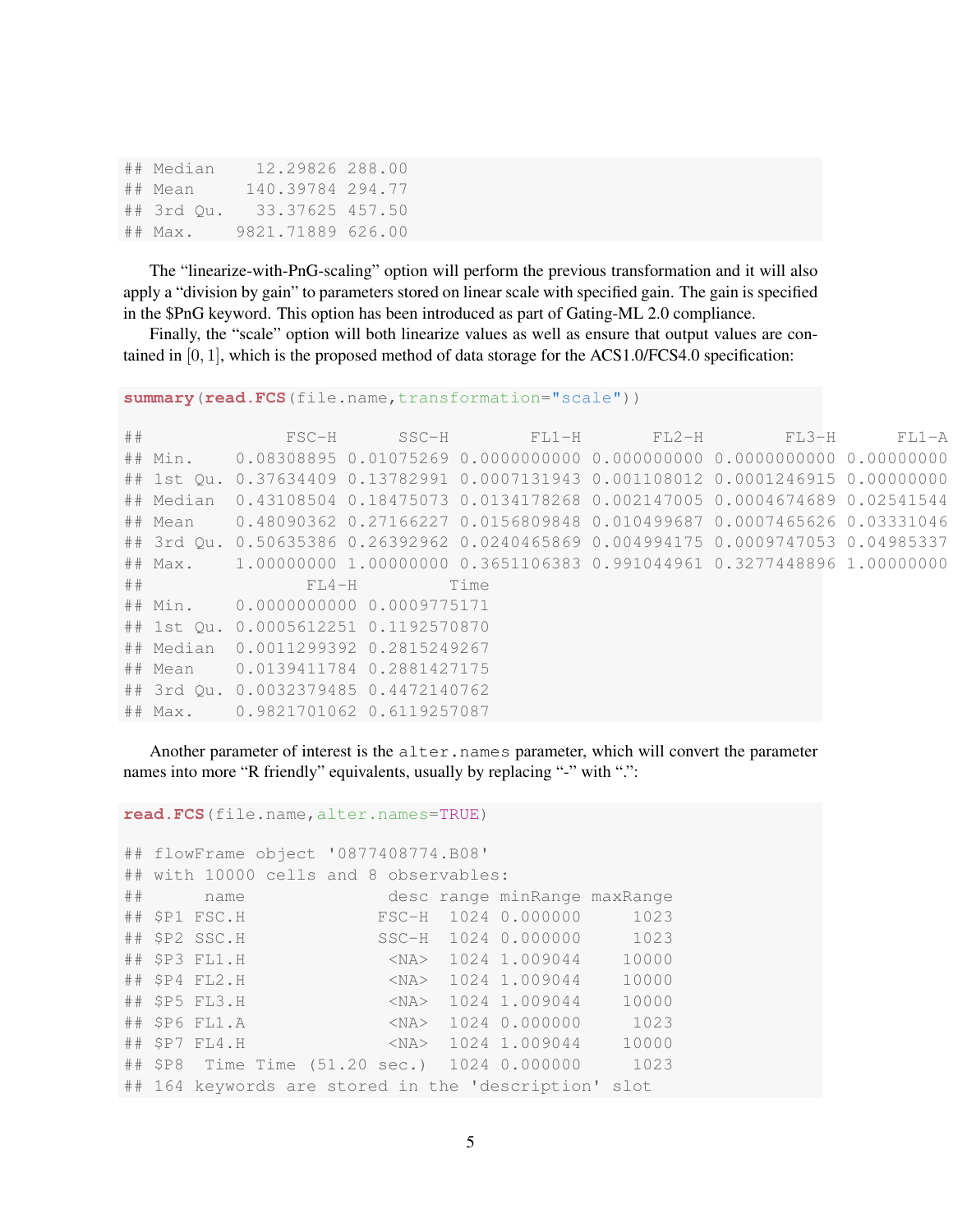When only a particular subset of parameters is desired, the column.pattern parameter allows for the specification of a regular expression and only parameters that match the regular expression will be included in the frame. For example, to include on the Height parameters:

```
x <- read.FCS(file.name, column.pattern="-H")
x
## flowFrame object '0877408774.B08'
## with 10000 cells and 6 observables:
## name desc range minRange maxRange
## $P1 FSC-H FSC-H 1024 0.000000 1023
## $P2 SSC-H SSC-H 1024 0.000000 1023
## $P3 FL1-H <NA> 1024 1.009044 10000
## $P4 FL2-H <NA> 1024 1.009044 10000
## $P5 FL3-H <NA> 1024 1.009044 10000
## $P7 FL4-H <NA> 1024 1.009044 10000
## 150 keywords are stored in the 'description' slot
```
*Note that* column.pattern *is applied after* alter.names *if it is used.*

Finally, only a sample of lines can be read in case you need a quick overview of a large series of files.

```
lines <- sample(100:500, 50)
y \leftarrow \text{read.FCS}(\text{file.name}, \text{which-lines} = \text{lines})y
## flowFrame object '0877408774.B08'
## with 50 cells and 8 observables:
## name desc range minRange maxRange
## $P1 FSC-H FSC-H 1024 0.000000 1023
## $P2 SSC-H SSC-H 1024 0.000000 1023
## $P3 FL1-H <NA> 1024 1.009044 10000
## $P4 FL2-H <NA> 1024 1.009044 10000
## $P5 FL3-H <NA> 1024 1.009044 10000
## $P6 FL1-A <NA> 1024 0.000000 1023
## $P7 FL4-H <NA> 1024 1.009044 10000
## $P8 Time Time (51.20 sec.) 1024 0.000000 1023
## 164 keywords are stored in the 'description' slot
```
# 3.2 Creating a *flowSet*

To facilitate the creation of *flowSet* objects from a variety of sources, we provide a means to coerce *list* and *environment* objects to a *flowSet* object using the usual coercion mechanisms. For example, if we have a directory containing FCS files, we can read in a list of those files and create a *flowSet* out of them: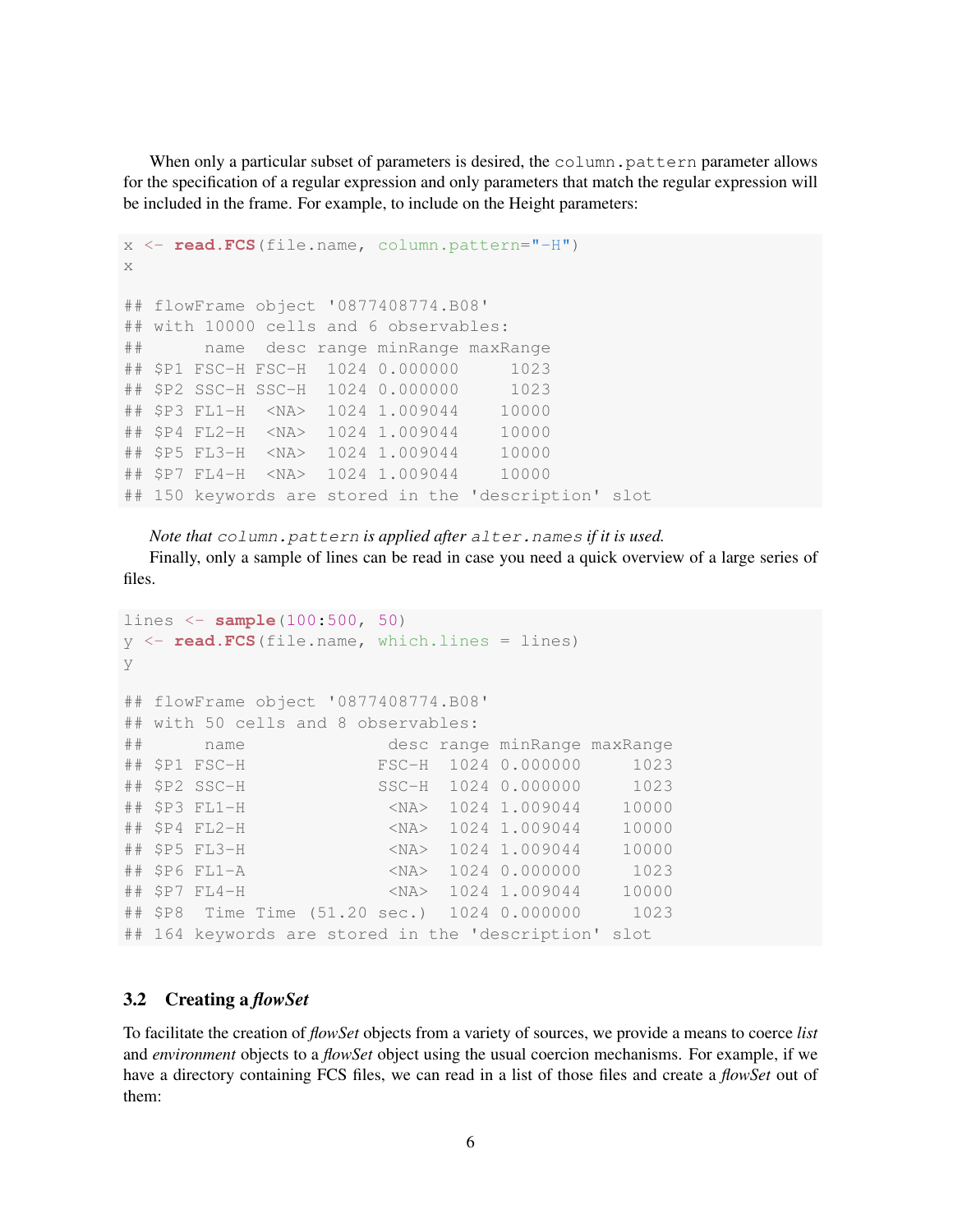```
fcs.dir <- system.file("extdata",
                       "compdata",
                       "data",
                       package="flowCore")
frames <- lapply(dir(fcs.dir, full.names=TRUE), read.FCS)
fs <- as(frames, "flowSet")
fs
## A flowSet with 5 experiments.
##
## column names:
## FSC-H SSC-H FL1-H FL2-H FL3-H FL1-A FL4-H
sampleNames(fs)
## [1] "V1" "V2" "V3" "V4" "V5"
```
Note that the original list is unnamed and that the resulting sample names are not particularly meaningful. If the list is named, the list constructed is much more meaningful. One such approach is to employ the keyword method for *flowFrame* objects to extract the "SAMPLE ID" keyword from each frame:

```
names(frames) <- sapply(frames, keyword, "SAMPLE ID")
fs <- as(frames, "flowSet")
fs
## A flowSet with 5 experiments.
##
## column names:
## FSC-H SSC-H FL1-H FL2-H FL3-H FL1-A FL4-H
sampleNames(fs)
## [1] "NA" "fitc" "pe" "apc" "7AAD"
```
### 3.2.1 Working with experimental metadata

Like most Bioconductor organizational classes, the *flowSet* has an associated *AnnotatedDataFrame* that provides metadata not contained within the *flowFrame* objects themselves. This data frame is accessed and modified via the usual phenoData and phenoData <- methods. You can also generally treat the phenotypic data as a normal data frame to add new descriptive columns. For example, we might want to track the original filename of the frames from above in the phenotypic data for easier access: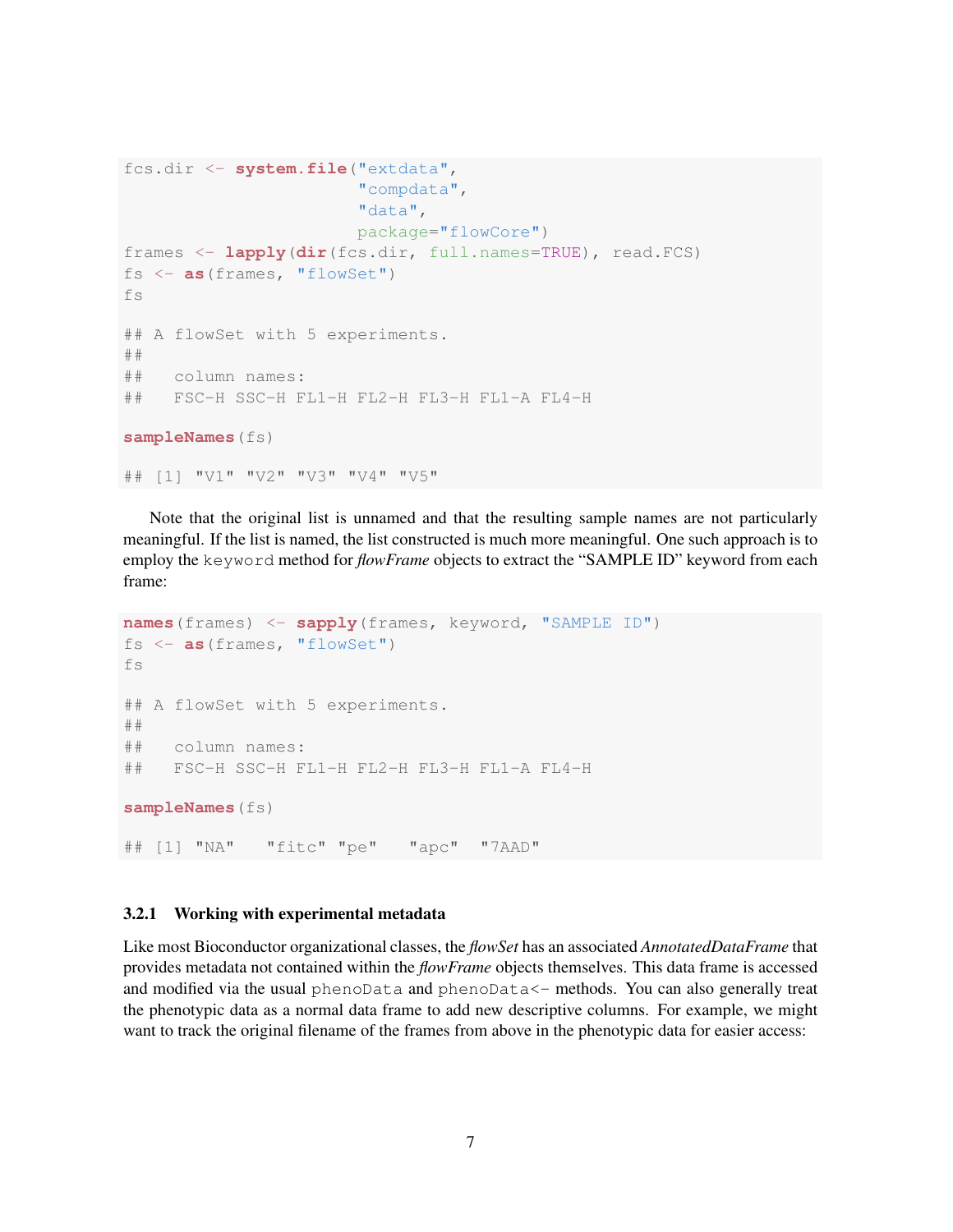```
phenoData(fs)$Filename <- fsApply(fs,keyword, "$FIL")
pData(phenoData(fs))
## name Filename
## NA NA 060909.001
## fitc fitc 060909.002
## pe pe 060909.003
## apc apc 060909.004
## 7AAD 7AAD 060909.005
```
Note that we have used the *flowSet*-specific iterator, fsApply, which acts much like sapply or lapply and will be discussed shortly. Additionally, we should also note that the phenoData data frame must have row names that correspond to the original names used to create the *flowSet*.

### 3.2.2 Reading multiple FCS files with **read.FlowSet**

The process of reading multiple FCS files in to a *flowSet* is simplified by using the read.flowSet function. In its simplest incarnation, this function takes a path, which defaults to the current working directory, and an optional pattern argument that allows only a subset of files contained within the working directory to be selected. For example, to read a *flowSet* of the files read in as frames above:

fs <- **read.flowSet**(path = fcs.dir)

read.flowSet will pass on additional arguments meant for the underlying read.FCS function, such as alter.names and column.pattern, but also supports several other interesting arguments for conducting initial processing:

files An alternative to the pattern argument, you may also supply a vector of filenames to read.

- name.keyword Like the example in the previous section, you may specify a particular keyword to use in place of the filename when creating the *flowSet*.
- phenoData If this is an *AnnotatedDataFrame*, then this will be used in place of the data frame that is ordinarily created. Additionally, the row names of this object will be taken to be the filenames of the FCS files in the directory specified by path. This argument may also be a named list made up of a combination of character and function objects that specify a keyword to extract from the FCS file or a function to apply to each frame that will return a result.

To recreate the *flowSet* that we created by hand from the last section we can use read. flowSet's advanced functionality:

```
fs <- read.flowSet(path=system.file("extdata", "compdata", "data",
                   package="flowCore"), name.keyword="SAMPLE ID",
                   phenoData=list(name="SAMPLE ID", Filename="$FIL"))
fs
```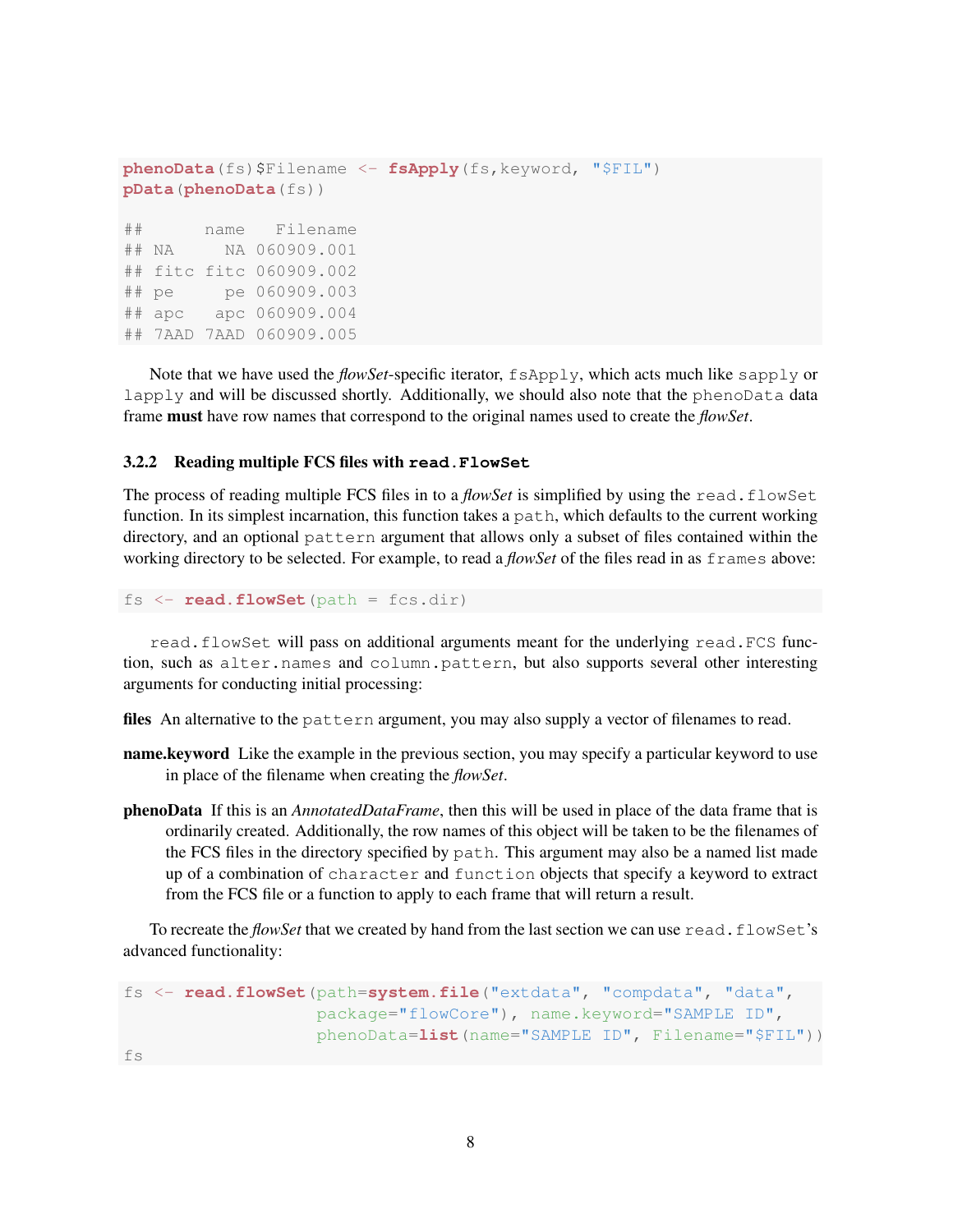```
## A flowSet with 5 experiments.
##
## An object of class 'AnnotatedDataFrame'
## rowNames: NA fitc ... 7AAD (5 total)
## varLabels: name Filename
## varMetadata: labelDescription
##
## column names:
## FSC-H SSC-H FL1-H FL2-H FL3-H FL1-A FL4-H
pData(phenoData(fs))
```
## name Filename ## NA NA 060909.001 ## fitc fitc 060909.002 ## pe pe 060909.003 ## apc apc 060909.004 ## 7AAD 7AAD 060909.005

#### 3.2.3 Manipulating a *flowSet*

You can extract a *flowFrame* from a *flowSet* object in the usual way using the  $\int \int$  or  $\int \int$  extraction operators. On the other hand using the [ extraction operator returns a new *flowSet* by copying the environment. However, simply assigning the *flowFrame* to a new variable will not copy the contained frames.

The primary iterator method for a *flowSet* is the fsApply method, which works more-or-less like sapply or lapply with two extra options. The first argument, simplify, which defaults to TRUE, instructs  $f$ s $\Delta$ pply to attempt to simplify its results much in the same way as sapply. The primary difference is that if all of the return values of the iterator are *flowFrame* objects, fsApply will create a new *flowSet* object to hold them. The second argument, use . exprs, which defaults to FALSE instructs fsApply to pass the expression matrix of each frame rather than the *flowFrame* object itself. This allows functions to operate directly on the intensity information without first having to extract it.

As an aid to this sort of operation we also introduce the each\_row and each\_col convenience functions that take the place of apply in the  $f$ s Apply call. For example, if we wanted the median value of each parameter of each *flowFrame* we might write:

|              |  | ## FSC-H SSC-H FL1-H FL2-H                                                 |  | FL3-H FL1-A FL4-H |
|--------------|--|----------------------------------------------------------------------------|--|-------------------|
| $\#$ $\#$ NA |  | $-423$ 128 4.104698 4.531584 3.651741 0 7.233942                           |  |                   |
| $\#$ # fitc  |  | 436     128    930.572041    228.757320     33.376247     217     8.278826 |  |                   |
| ## pe        |  | 438 120 10.181517 791.475544 114.444190 0 9.305720                         |  |                   |
| ## apc       |  | 441 129 4.371445 4.869675 4.782858                                         |  | 0 358.663762      |
|              |  | ## 7AAD  429  133  5.002865  14.989296  63.209339                          |  | 0 20.908000       |

**fsApply**(fs, each\_col, median)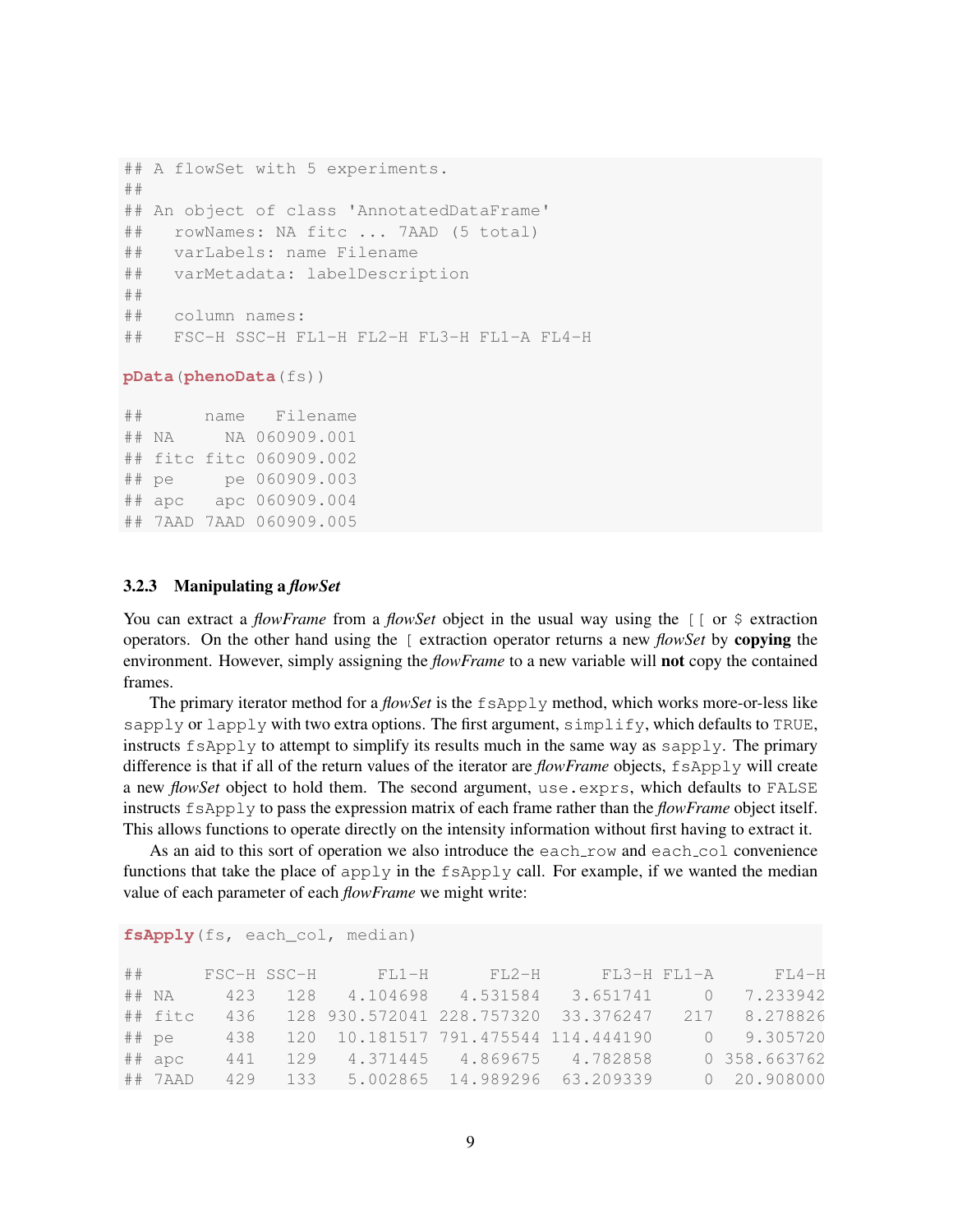### which is equivalent to the less readable

```
fsApply(fs,function(x) apply(x, 2, median), use.exprs=TRUE)
## FSC-H SSC-H FL1-H FL2-H FL3-H FL1-A FL4-H
## NA 423 128 4.104698 4.531584 3.651741 0 7.233942
## fitc 436 128 930.572041 228.757320 33.376247 217 8.278826
## pe 438 120 10.181517 791.475544 114.444190 0 9.305720
## apc 441 129 4.371445 4.869675 4.782858 0 358.663762
## 7AAD 429 133 5.002865 14.989296 63.209339 0 20.908000
```
In this case, the use,  $\epsilon$  exprs argument is not required in the first case because  $\epsilon$  ach  $\epsilon$  col and each row are methods and have been defined to work on *flowFrame* objects by first extracting the intensity data.

# 4 Visualizing Flow Cytometry Data

Much of the more sophisticated visualization of *flowFrame* and *flowSet* objects, including an interface to the ggplot2 graphics system is implemented by the ggcyto package, also included as part of Bioconductor. Here, we will only introduce the autoplot function for the purpose of demonstrating flowCore operations. See the vignettes of ggcyto for more examples of how to visualize flow data.

### 4.1 Visualizing a single *flowFrame*

It is frequently helpful to view the density of events in a *flowFrame* across one channel or two. To create a bivariate density plot, simply provide the appropriate channels:

```
library(ggcyto)
## Loading required package: ggplot2
## Loading required package: ncdfFlow
## Loading required package: RcppArmadillo
## Loading required package: BH
## Loading required package: flowWorkspace
autoplot(x, "FL1-H", "FL2-H")
```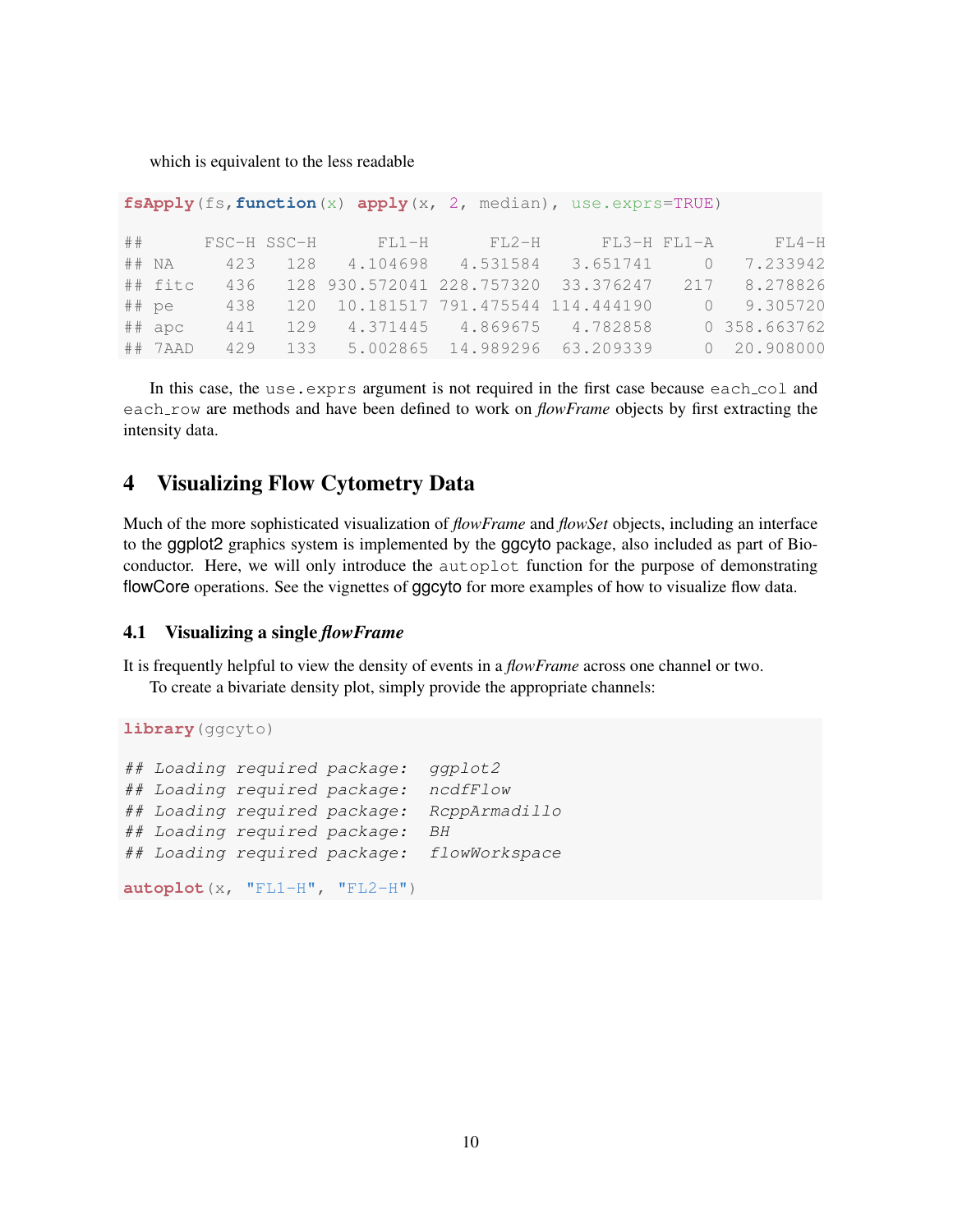

Similarly, to get a univariate densityplot:



# 4.2 Visualizing a *flowSet*

The syntax is basically the same for *flowSet* objects, with the output now being a grid of plots corresponding to each *flowFrame* (which may or may not be useful depending on context). The grid layout can be adjusted with additional arguments to autoplot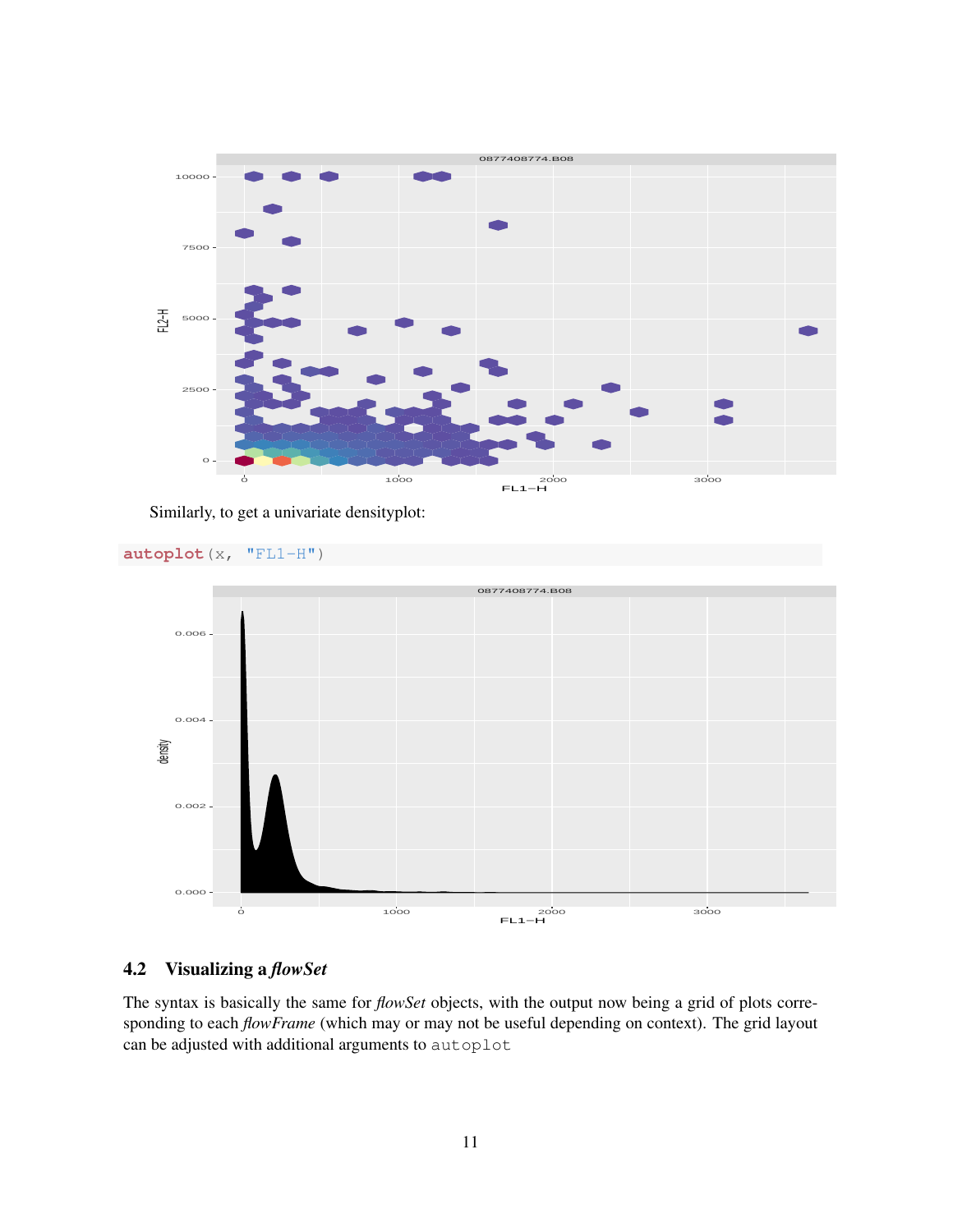```
fs <- read.flowSet(path = system.file("extdata",
                                              package = "flowCore"),
                      pattern = "\rangle\langle\cdot"\rangleautoplot(fs, "FL1-H", "FL2-H")
```


# 5 Compensation

Before proceeding with further analysis of the data in a *flowFrame* or *flowSet*, it is important to properly compensate the data for spectral overlap between fluorescence channels.

# 5.1 Extracting and applying a pre-calculated spillover matrix

If the original FCS file contains a pre-calculated spillover matrix as the value of the \$SPILLOVER or \$SPILL keywords, this can be accessed from the *flowFrame*'s description slot using the spillover method:

```
fcsfiles <- list.files(pattern = "CytoTrol",
                     system.file("extdata",
                                package = "flowWorkspaceData"),
                     full = TRUEfs <- read.flowSet(fcsfiles)
x \leftarrow fs[1]comp_list <- spillover(x)
comp_list
## $SPILL
## B710-A R660-A R780-A V450-A V545-A
```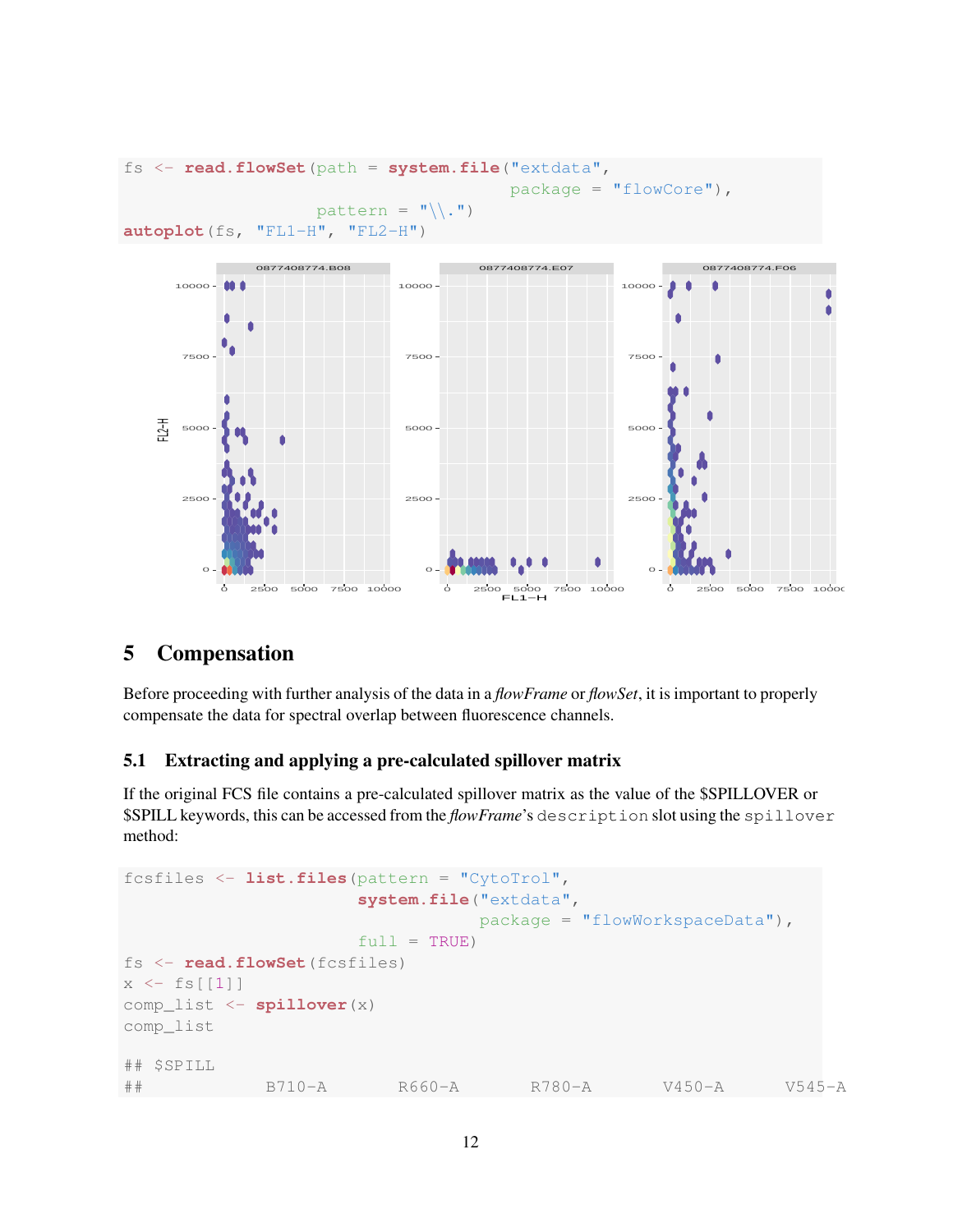```
## [1,] 1.000000e+00 3.143890e-02 0.1909655363 3.057568e-03 0.002047231
## [2,] 5.537983e-03 1.000000e+00 0.1768123886 0.000000e+00 0.000000000
## [3,] 9.958625e-05 9.847661e-03 1.0000000000 0.000000e+00 0.000000000
## [4,] 0.000000e+00 8.909845e-05 0.0000000000 1.000000e+00 0.451194675
## [5,] 2.477092e-03 5.235156e-04 0.0000000000 3.796154e-02 1.000000000
## [6,] 1.172236e-01 1.642721e-03 0.0003321532 0.000000e+00 0.000000000
## [7,] 1.420516e-02 4.568956e-04 0.1754022374 8.902497e-05 0.000000000
## G560-A G780-A
## [1,] 3.442413e-04 0.071933810
## [2,] 0.000000e+00 0.006618897
## [3,] 0.000000e+00 0.035399709
## [4,] 1.082746e-04 0.000000000
## [5,] 6.361807e-05 0.000000000
## [6,] 1.000000e+00 0.009219359
## [7,] 4.096870e-02 1.000000000
##
## $spillover
## NULL
##
## $`$SPILLOVER`
## NULL
comp <- comp_list[[1]]
```
Given a *flowFrame*, spillover will check a few valid spillover matrix keywords. This will result in a list, usually only one of which will be valid (in this case, the first one, corresponding to the \$SPILL keyword).

This spillover matrix can then be applied to the channels of the *flowFrame* using the compensate function.

```
x_comp <- compensate(x, comp)
```
The compensate function can also take a *flowSet* as its first argument and a list of named spillover matrices to compensate the corresponding *flowFrame*s. Here the simplify = FALSE option is necessary so that fsApply returns a list of named matrices.

```
comp <- fsApply(fs, function(x) spillover(x)[[1]], simplify=FALSE)
fs_comp <- compensate(fs, comp)
```
While transformation will be discussed in the next section, it is helpful to visualize the effect of compensation on transformed parameters. Quick inspection of the compensation matrix above reveals large overlap between the 450nm and 545nm channels, so we would expect to see a significant difference in each of those channels after compensation. This is in fact the case: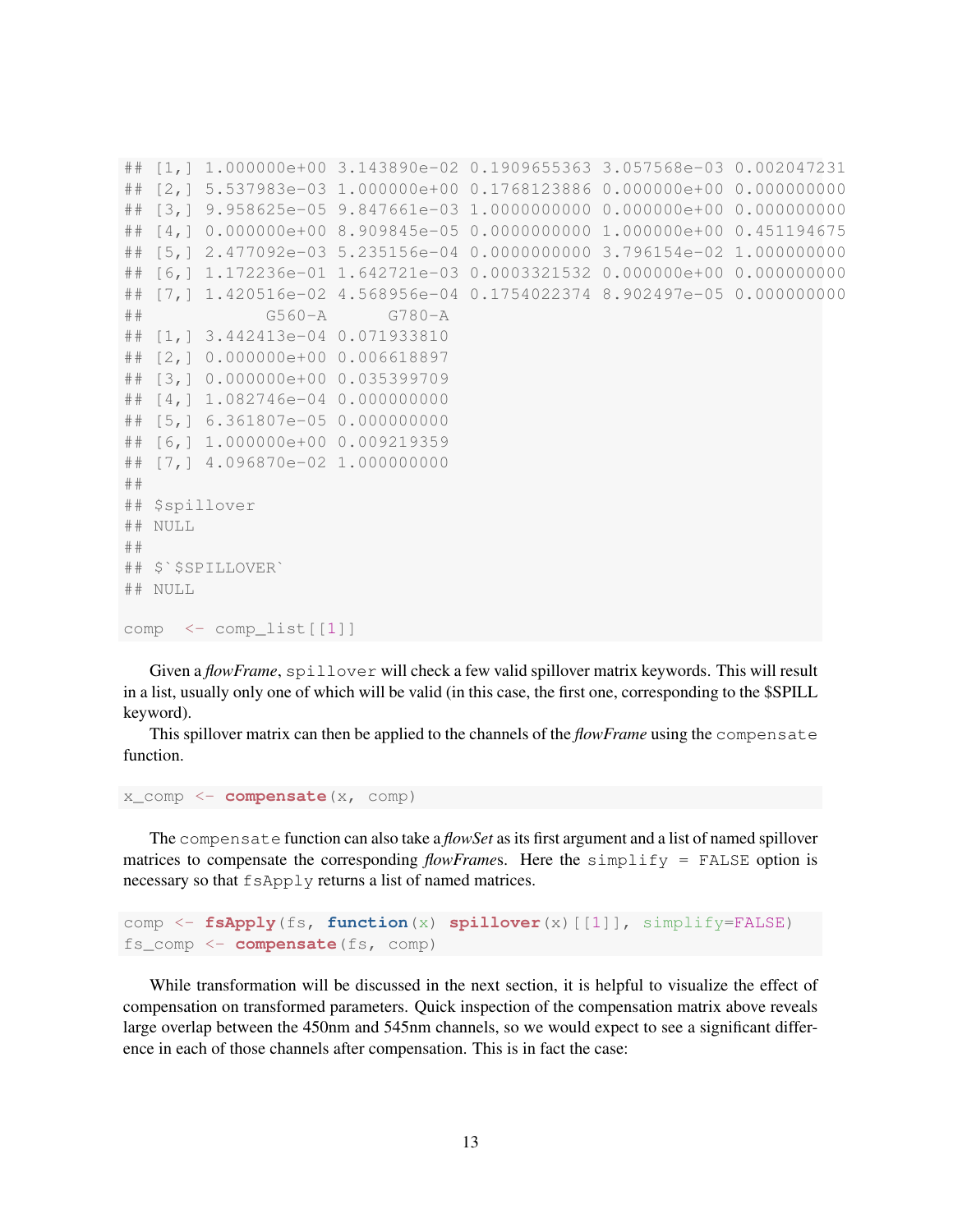```
library(gridExtra)
transList <- estimateLogicle(x, c("V450-A","V545-A"))
p1 <- autoplot(transform(x, transList), "V450-A", "V545-A") +
      ggtitle("Before")
p2 <- autoplot(transform(x_comp, transList), "V450-A", "V545-A") +
      ggtitle("Before")
```

```
Before
        Before
                           CytoTrol_CytoTrol_1.fcs
                                                                                                             CytoTrol_CytoTrol_1.fcs
                                                                                      4
     4
     3
V545-A HLA-DR V500
 V545−A HLA−DR V500
                                                                                 545-A HLA-DR V500
                                                                                  V545−A HLA−DR V500
                                                                                      2
     2
     1
                                                                                      \circ_{\rm O}\frac{1}{\sqrt{450-A}} 2D3 \sqrt{450} 4
                                                                                          -1 0 \sqrt{450}−A CD3 V450 4
```
**grid.arrange**(**as.ggplot**(p1), **as.ggplot**(p2), ncol = 2)

Often the spillover matrix is not provided in the FCS file for each analyzed sample and instead it is necessary to work with a set of FCS files representing the controls from which the spillover matrix is to be calculated, as follows.

# 5.2 Computing a spillover matrix from a set of compensation controls

The spillover matrix can also be calculated using a set of FCS files that contain data for an unstained sample and singly-stained samples for each of the measurement channels. If these files are not already incorporated as *flowFrame*s in a *flowSet* object, this must be done first. Here we also are assigning the appropriate channel name for each control file before coercion of the frames to a *flowSet*. This spillover calculation method is now part of the flowStats package.

```
library(flowStats)
fcs.dir <- system.file("extdata", "compdata", "data",
                       package="flowCore")
frames <- lapply(dir(fcs.dir, full.names=TRUE), read.FCS)
names(frames) <- c("UNSTAINED", "FL1-H", "FL2-H", "FL4-H", "FL3-H")
frames <- as(frames, "flowSet")
comp <- spillover(frames, unstained="UNSTAINED", patt = "-H",
                  fsc = "FSC-H", ssc = "SSC-H",
```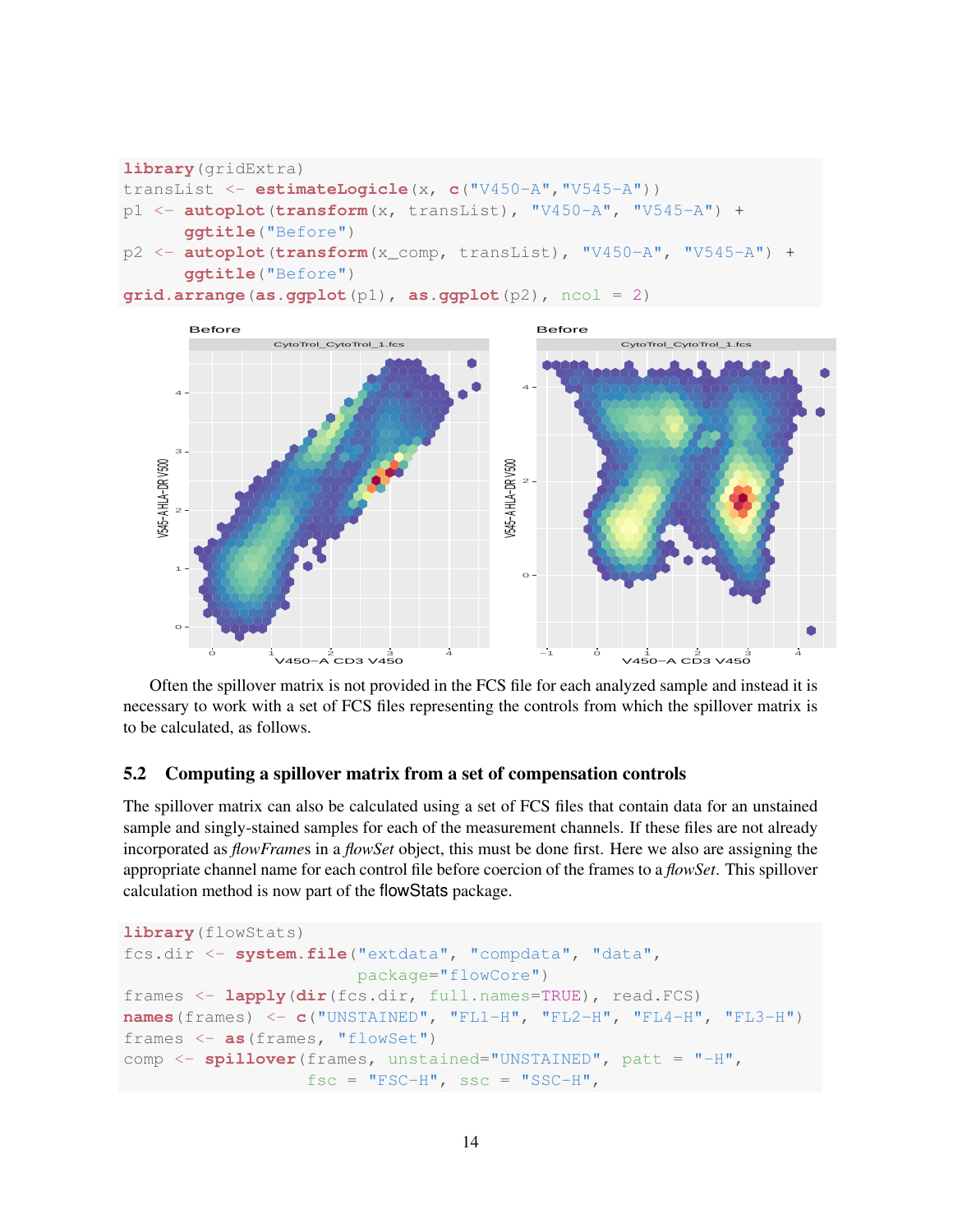```
stain_match = "ordered")
comp
## FL1-H FL2-H FL3-H FL4-H
## FL1-H 1.0000000000 0.2420222776 0.032083706 0.001127816
## FL2-H 0.0077220477 1.0000000000 0.140788232 0.002632689
## FL3-H 0.0007590319 0.0009620459 0.003218614 1.000000000
## FL4-H 0.0150806322 0.1755899032 1.000000000 0.229593860
```
Note that when using the stain match  $=$  "ordered" option of spillover, we are specifying that the method should assume the singly-stained *flowFrame*s in the *flowSet* are in the order of the channel columns. In this case this behavior is incorrect as can be seen by quick inspection of the resulting matrix. To override this behavior and use the names we have provided, use the stain match  $=$  " $r = r$  option instead. This will use regular expression matching of the channel names to the *flowFrame* names to achieve the proper ordering.

```
sampleNames(frames)
## [1] "UNSTAINED" "FL1-H" "FL2-H" "FL4-H" "FL3-H"
comp <- spillover(frames, unstained="UNSTAINED", patt = "-H",
                fsc = "FSC-H", ssc = "SSC-H",stain_match = "reqexpr")
comp
## FL1-H FL2-H FL3-H FL4-H
## FL1-H 1.0000000000 0.2420222776 0.032083706 0.001127816
## FL2-H 0.0077220477 1.0000000000 0.140788232 0.002632689
## FL3-H 0.0150806322 0.1755899032 1.000000000 0.229593860
## FL4-H 0.0007590319 0.0009620459 0.003218614 1.000000000
```
As an alternative way to match channels to their corresponding compensation controls, we provide the spillover match method. This allows for the matching of control files to specific channels via a simple csv file, resulting in a *flowSet* ready for spillover. Lastly, it is acceptable to omit the *flowSet* argument x to both spillover and spillover match if you provide the path argument to point to a directory containing the files to be used in the compensation *flowSet*:

```
comp_match <- system.file("extdata", "compdata", "comp_match",
                          package="flowCore")
# The matchfile has a simple format
writeLines(readLines(comp_match))
## filename,channel
## 060909.001,unstained
## 060909.002,FL1-H
## 060909.004,FL4-H
```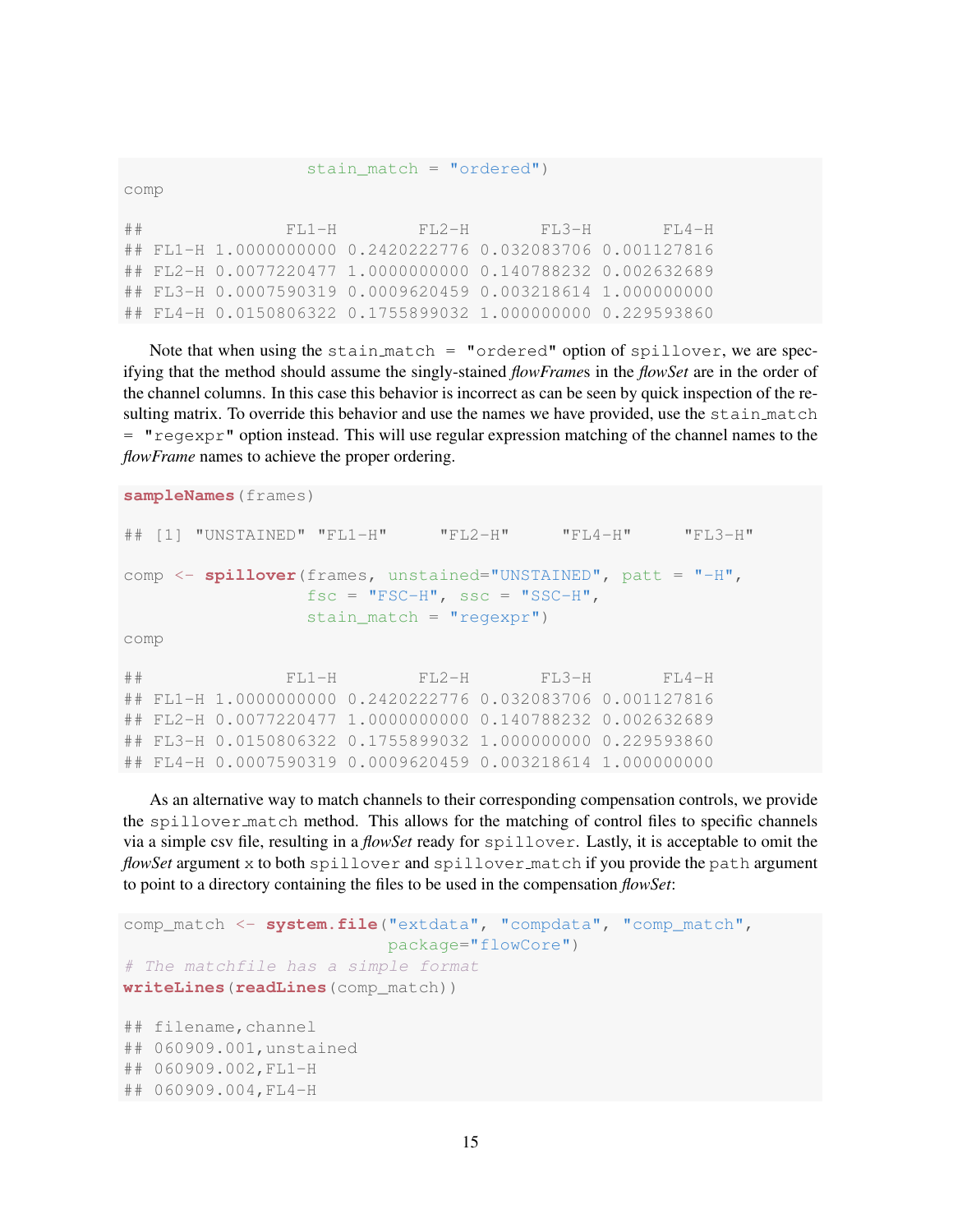```
## 060909.005,FL3-H
## 060909.003,FL2-H
control_path <- system.file("extdata", "compdata", "data",
                            package="flowCore")
# Using path rather than pre-constructed flowSet
matched_fs <- spillover_match(path=control_path,
                              fsc = "FSC-H", ssc = "SSC-H",matchfile = comp_match)
comp <- spillover(matched_fs, fsc = "FSC-H", ssc = "SSC-H",
                  prematched = TRUE)
```
This spillover matrix can then be used to compensate a sample *flowFrame* or an entire *flowSet*.

# 6 Transformation

flowCore features two methods of transforming parameters within a *flowFrame* or *flowSet*: inline and out-of-line. The inline method, discussed in the next section, has been developed primarily to support filtering features and is strictly more limited than the out-of-line transformation method, which uses R's transform function to accomplish the filtering. Like the normal transform function, the *flowFrame* is considered to be a data frame with columns named for parameters of the FCS file. For example, if we wished to plot our first *flowFrame*'s first two fluorescence parameters on the log scale we might write:

```
fs <- read.flowSet(path=system.file("extdata", "compdata", "data",
                   package="flowCore"), name.keyword="SAMPLE ID",
                   phenoData=list(name="SAMPLE ID", Filename="$FIL"))
autoplot(transform(fs[[1]],
                   `FL1-H`=log(`FL1-H`),
                   `FL2-H`=log(`FL2-H`)
                   ),
         "FL1-H","FL2-H")
```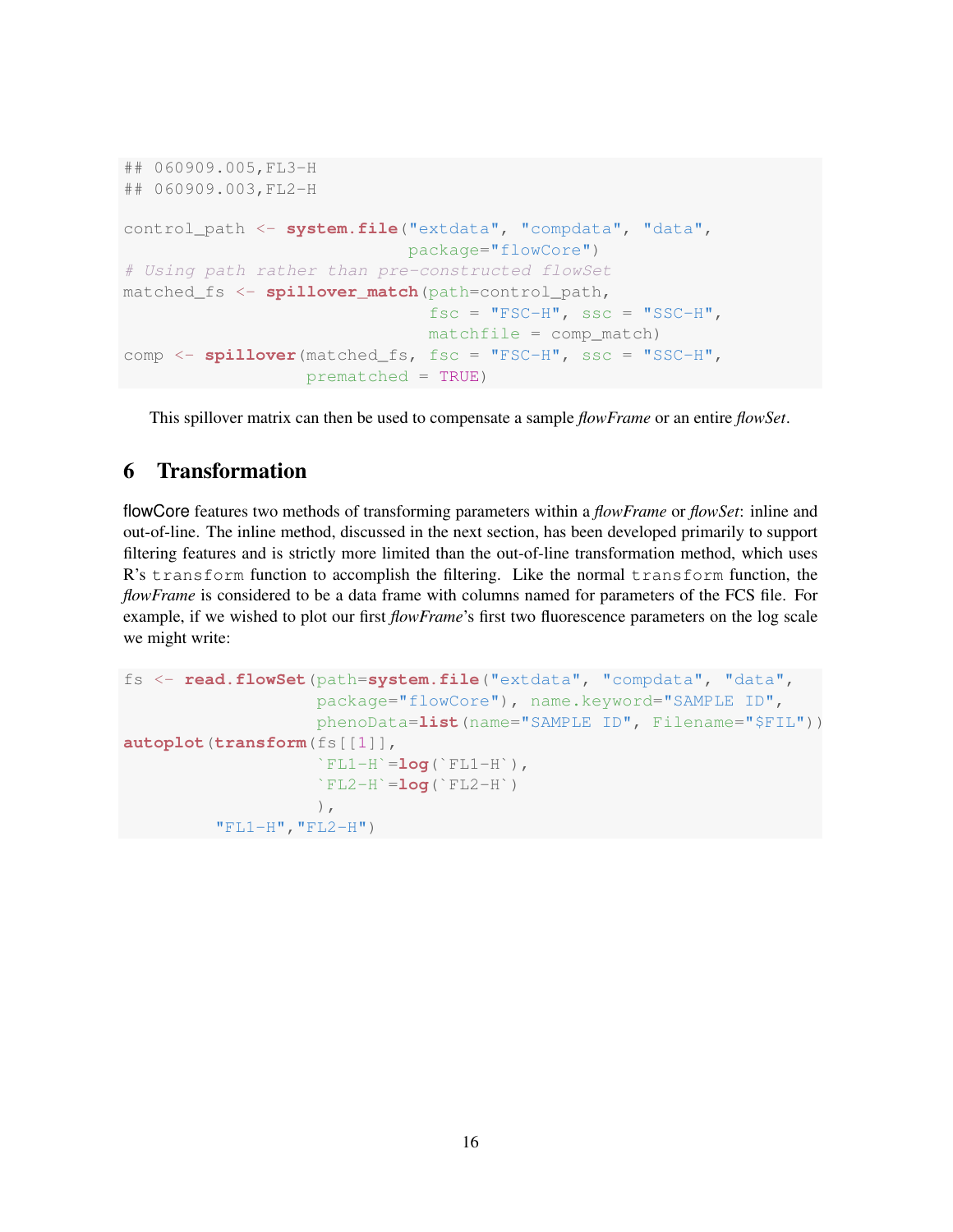

Like the usual transform function, we can also create new parameters based on the old parameters, without destroying the old

```
autoplot(transform(fs[[1]],
                   log.FL1.H=log(`FL1-H`),
                   log.FL2.H=log(`FL2-H`)
                   ),
         "log.FL1.H", "log.FL2.H")
```
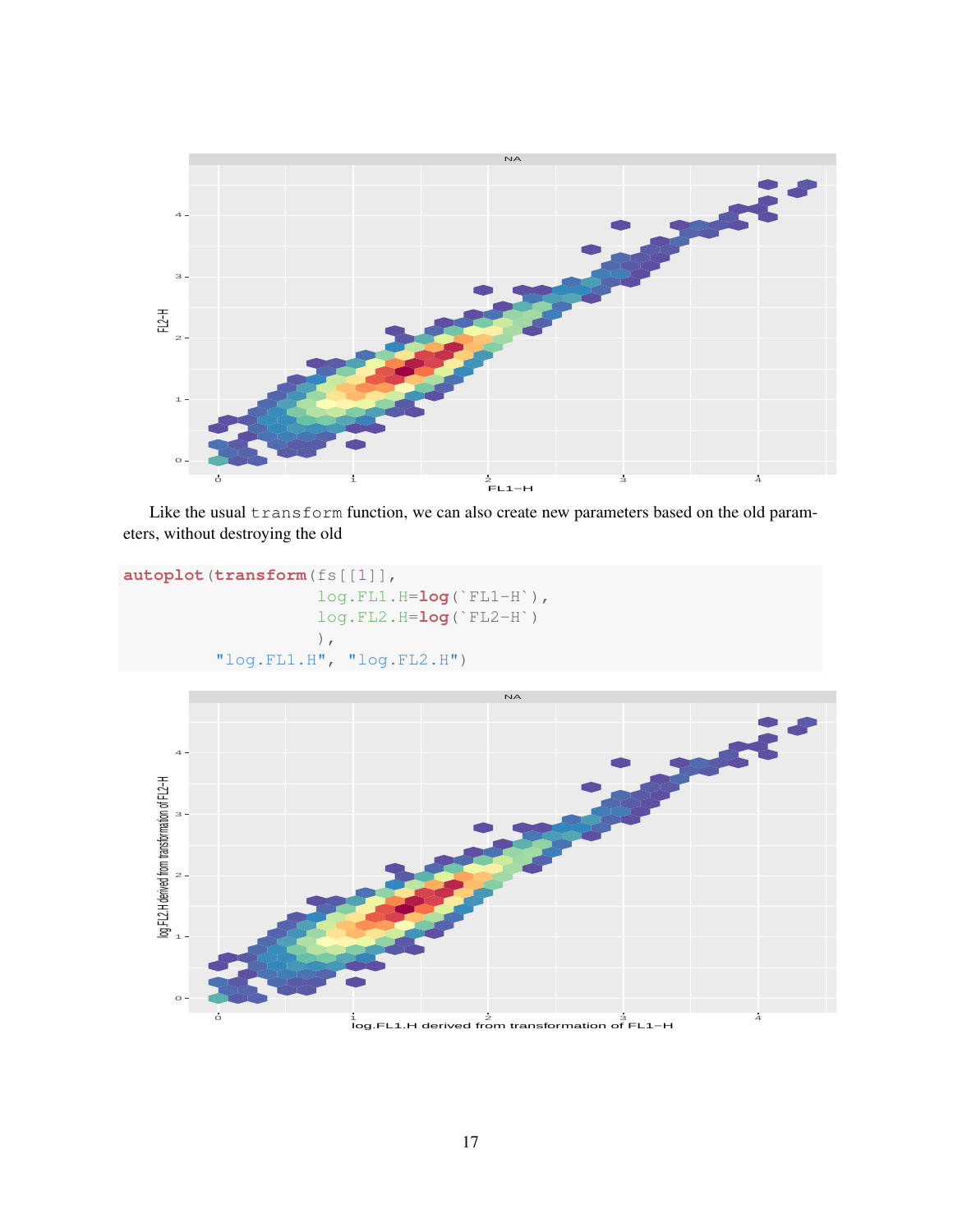#### 6.1 Standard Transforms

Though any function can be used as a transform in both the out-of-line and inline transformation techniques, flowCore provides a number of parameterized transform generators that correspond to the transforms commonly found in flow cytometry and defined in the Transformation Markup Language (Transformation-ML, see <http://www.ficcs.org/> and [Spidlen et al.](#page-38-10) [\(2006\)](#page-38-10) for more details). Briefly, the predefined transforms are:

truncateTransform  $y =$  $\int a \quad x < a$  $x \quad x \geq a$ scaleTransform  $f(x) = \frac{x-a}{b-a}$ linearTransform  $f(x) = a + bx$ quadraticTransform  $f(x) = ax^2 + bx + c$ **lnTransform**  $f(x) = \log(x) \frac{r}{d}$ d logTransform  $f(x) = \log_b(x) \frac{r}{d}$ d biexponentialTransform  $f^{-1}(x) = ae^{bx} - ce^{dx} + f$ 

logicleTransform A special form of the biexponential transform with parameters selected by the data.

arcsinhTransform  $f(x) = a\sinh(a + bx) + c$ 

To use a standard transform, first we create a transform function via the constructors supplied by flowCore:

```
aTrans <- truncateTransform("truncate at 1", a=1)
aTrans
## transform object 'truncate at 1'
```
which we can then use on the parameter of interest in the usual way, in this case for the full *flowSet* using the same syntax

```
transform(fs,`FL1-H`=aTrans(`FL1-H`))
## A flowSet with 5 experiments.
##
## An object of class 'AnnotatedDataFrame'
## rowNames: NA fitc ... 7AAD (5 total)
## varLabels: name Filename
## varMetadata: labelDescription
##
## column names:
## FSC-H SSC-H FL1-H FL2-H FL3-H FL1-A FL4-H
```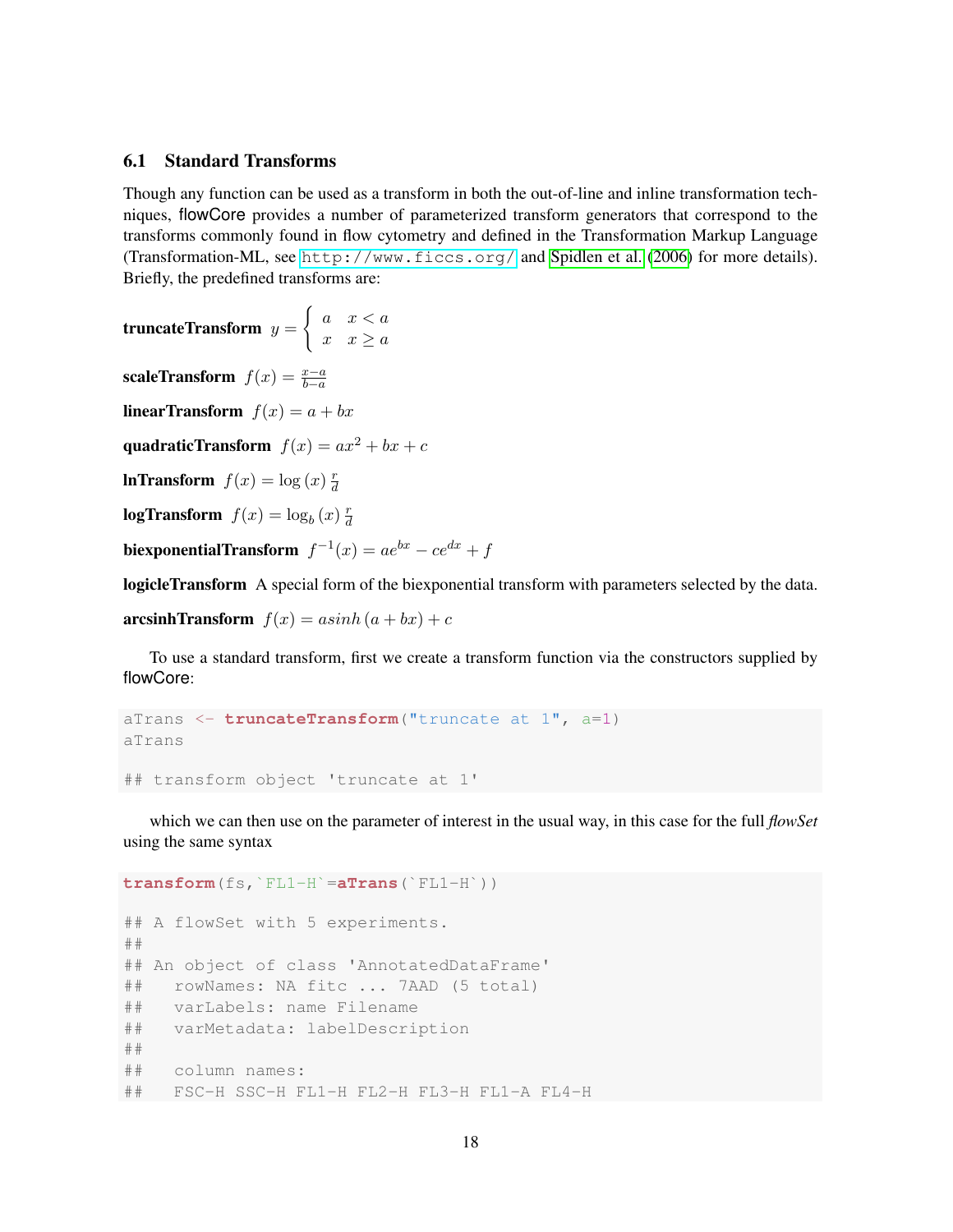However this form of transform call is not intended to be used in the programmatic context because a locally defined transform function (e.g. 'aTrans') may not always be visible to the non-standard evaluation environment. .e.g

```
f1 \leftarrow function(fs, ...){
  transform(fs, ...)[,'FL1-H']
}
f2 \leftarrow function (fs) {
 aTrans <- truncateTransform("truncate at 1", a=1)
  f1(fs, 'FL1-H' = aTrans('FL1-H'))}
res \leftarrow try (f2(fs), silent = TRUE)
res
## A flowSet with 5 experiments.
##
## An object of class 'AnnotatedDataFrame'
## rowNames: NA fitc ... 7AAD (5 total)
## varLabels: name Filename
## varMetadata: labelDescription
##
## column names:
## FL1-H
```
So this form of usage of 'transform' method is only useful for the interactive exploratory. we highly recommend the usage of transformList instead for more robust and reproducible code.

```
myTrans <- transformList('FL1-H', aTrans)
transform(fs, myTrans)
## A flowSet with 5 experiments.
##
## An object of class 'AnnotatedDataFrame'
## rowNames: NA fitc ... 7AAD (5 total)
## varLabels: name Filename
## varMetadata: labelDescription
##
## column names:
## FSC-H SSC-H FL1-H FL2-H FL3-H FL1-A FL4-H
```
# 7 Gating

The most common task in the analysis of flow cytometry data is some form of filtering operation, also known as gating, either to obtain summary statistics about the number of events that meet certain criteria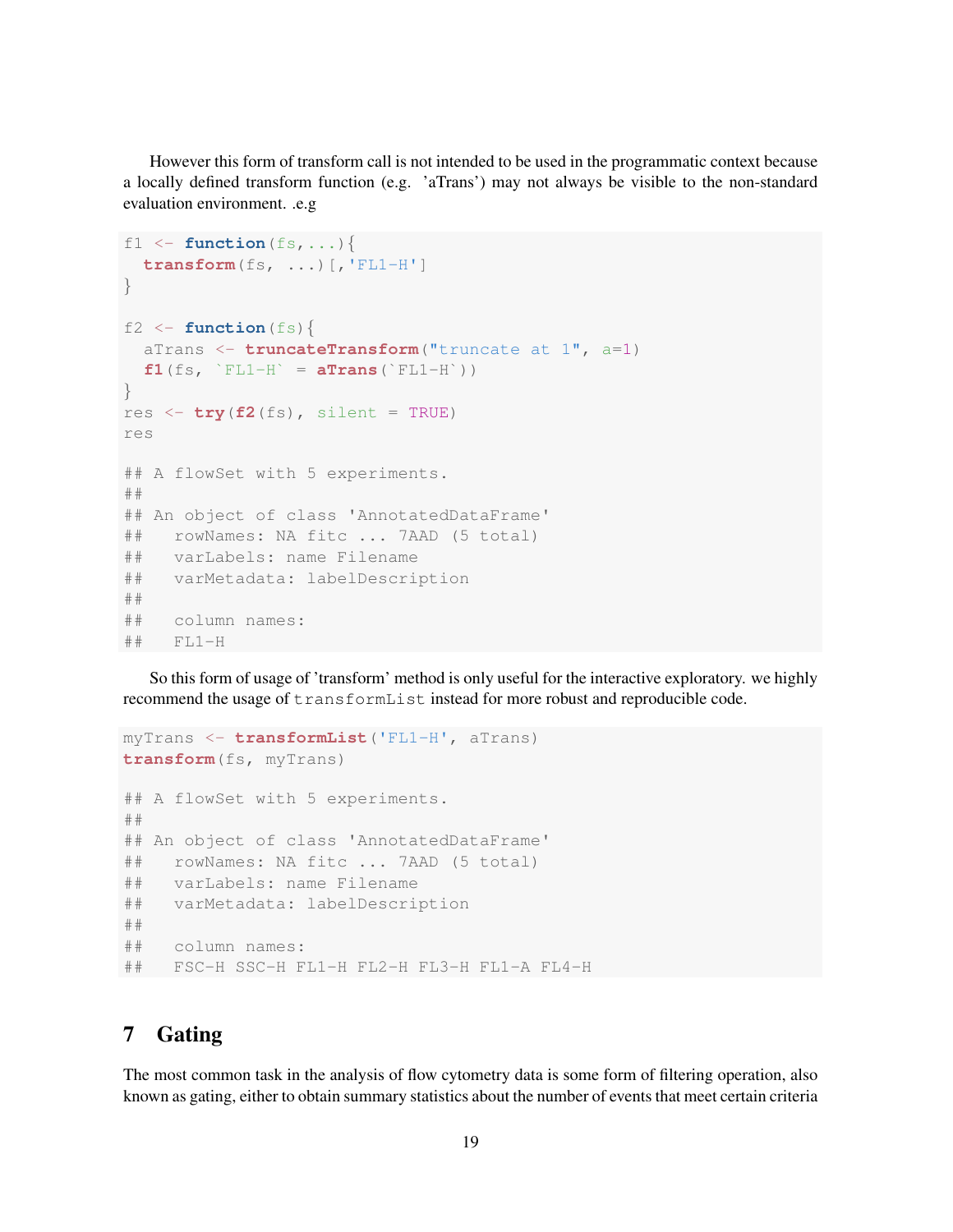or to perform further analysis on a subset of the data. Most filtering operations are a composition of one or more common filtering operations. The definition of gates in flowCore follows the Gating Markup Language Candidate Recommendation [Spidlen et al.](#page-38-11) [\(2008\)](#page-38-11), thus any flowCore gating strategy can be reproduced by any other software that also adheres to the standard and *vice versa*.

# 7.1 Standard gates and filters

Like transformations, flowCore includes a number of built-in common flow cytometry gates. The simplest of these gates are the geometric gates, which correspond to those typically found in interactive flow cytometry software:

- rectangleGate Describes a cubic shape in one or more dimensions–a rectangle in one dimension is simply an interval gate.
- polygonGate Describes an arbitrary two dimensional polygonal gate.
- polytopeGate Describes a region that is the convex hull of the given points. This gate can exist in dimensions higher than 2, unlike the polygonGate.

ellipsoidGate Describes an ellipsoidal region in two or more dimensions

These gates are all described in more or less the same manner (see man pages for more details):

```
rectGate <- rectangleGate(filterId="Fluorescence Region",
                           "FLI-H" = c(0, 12), "FL2-H" = c(0, 12)
```
In addition, we introduce the notion of data-driven gates, or filters, not usually found in flow cytometry software. In these approaches, the necessary parameters are computed based on the properties of the underlying data, for instance by modeling data distribution or by density estimation:

- norm2Filter A robust method for finding a region that most resembles a bivariate Normal distribution. Note that this method now resides in the flowStats package
- kmeansFilter Identifies populations based on a one dimensional k-means clustering operation. Allows the specification of multiple populations.

### 7.2 Count Statistics

When we have constructed a filter, we can apply it in two basic ways. The first is to collect simple summary statistics on the number and proportion of events considered to be contained within the gate or filter. This is done using the filter method. The first step is to apply our filter to some data

```
result = filter(fs[[1]],rectGate)
result
## A filterResult produced by the filter named 'Fluorescence Region'
```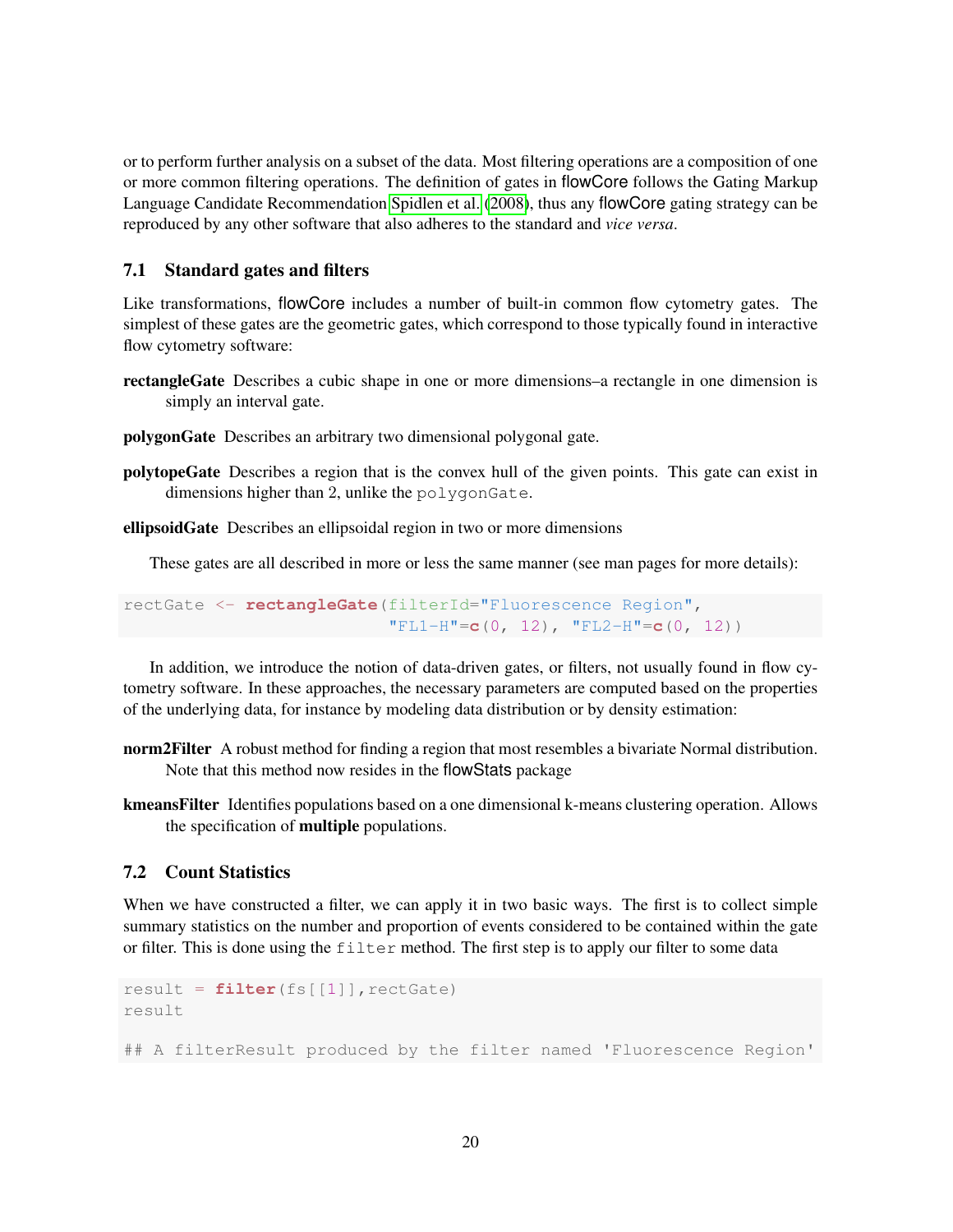As we can see, we have returned a *filterResult* object, which is in turn a filter allowing for reuse in, for example, subsetting operations. To obtain count and proportion statistics, we take the summary of this *filterResult*, which returns a list of summary values:

```
summary(result)
## Fluorescence Region+: 9811 of 10000 events (98.11%)
summary (result) $n
## [1] 10000
summary(result)$true
## [1] 9811
summary(result)$p
## [1] 0.9811
```
A filter which contains multiple populations, such as the *kmeansFilter*, can return a list of summary lists:

```
summary(filter(fs[[1]],
               kmeansFilter("FSC-H"=c("Low", "Medium", "High"),
                                     filterId="myKMeans")))
## Low: 2518 of 10000 events (25.18%)
## Medium: 5109 of 10000 events (51.09%)
## High: 2373 of 10000 events (23.73%)
```
A filter may also be applied to an entire *flowSet*, in which case it returns a list of *filterResult* objects:

```
filter(fs, rectGate)
```

```
## A list of filterResults for a flowSet containing 5 frames
## produced by the filter named 'Fluorescence Region'
```
### 7.3 Subsetting

To subset or split a *flowFrame* or *flowSet*, we use the Subset and split methods respectively. The first, Subset, behaves similarly to the standard R subset function, which unfortunately could not be used. For example, the morphology parameters, Forward Scatter and Side Scatter, contain a large more-or-less ellipse shaped population: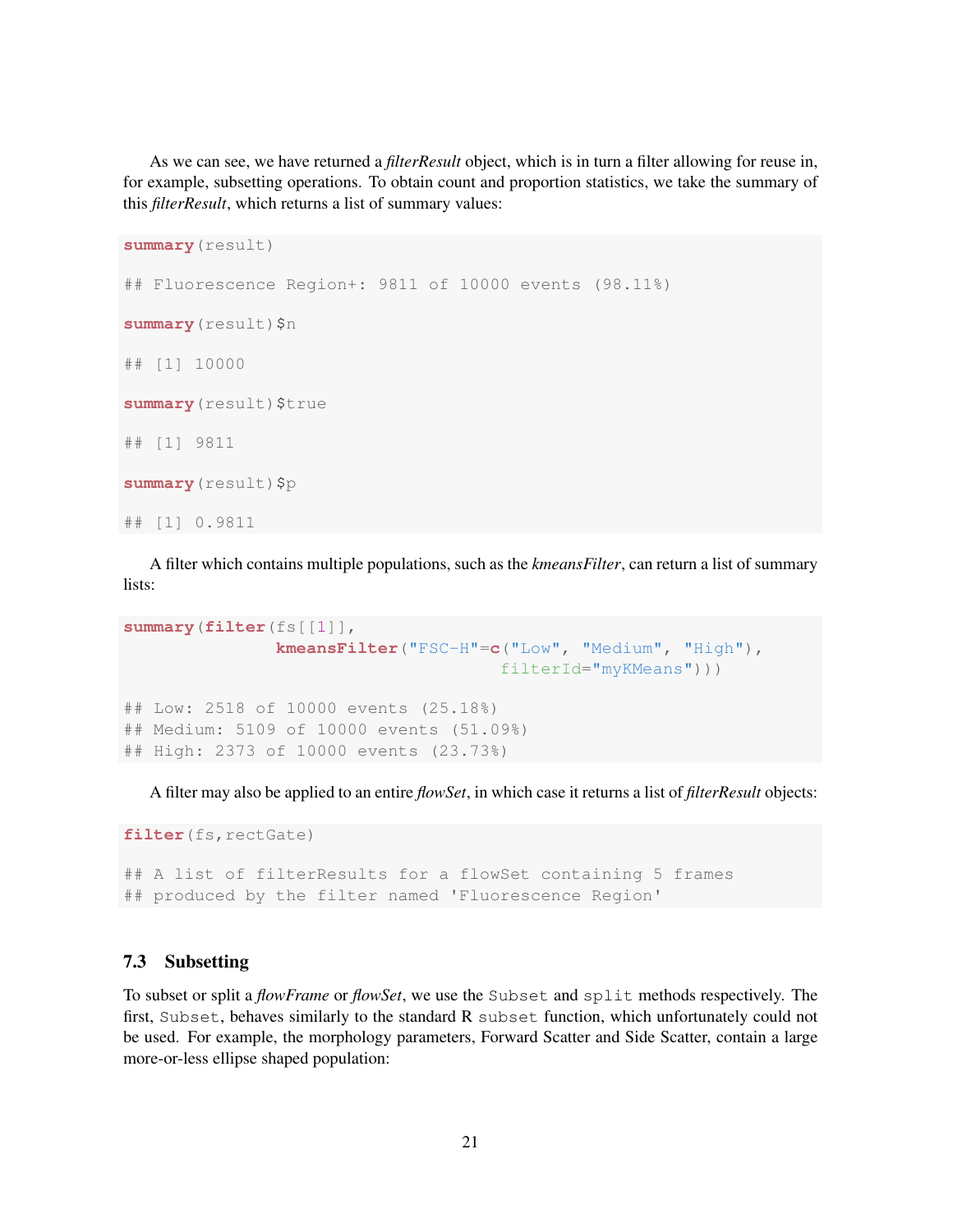

If we wished to deal only with that population, we might use Subset along with a *norm2Filter* object as follows:

```
library(flowStats)
morphGate <- norm2Filter("FSC-H", "SSC-H", filterId="MorphologyGate",
                     scale=2)
smaller <- Subset(fs, morphGate)
fs[[1]]
## flowFrame object 'NA'
## with 10000 cells and 7 observables:
## name desc range minRange maxRange
## $P1 FSC-H FSC-Height 1024 0 1023
## $P2 SSC-H SSC-Height 1024 0 1023
## $P3 FL1-H <NA> 1024 1 10000
## $P4 FL2-H <NA> 1024 1 10000
## $P5 FL3-H <NA> 1024 1 10000
## $P6 FL1-A <NA> 1024 0 1023
## $P7 FL4-H <NA> 1024 1 10000
## 141 keywords are stored in the 'description' slot
smaller[[1]]
## flowFrame object 'NA'
## with 8312 cells and 7 observables:
## name desc range minRange maxRange
## $P1 FSC-H FSC-Height 1024 0 1023
```

```
autoplot(fs[[1]], "FSC-H", "SSC-H")
```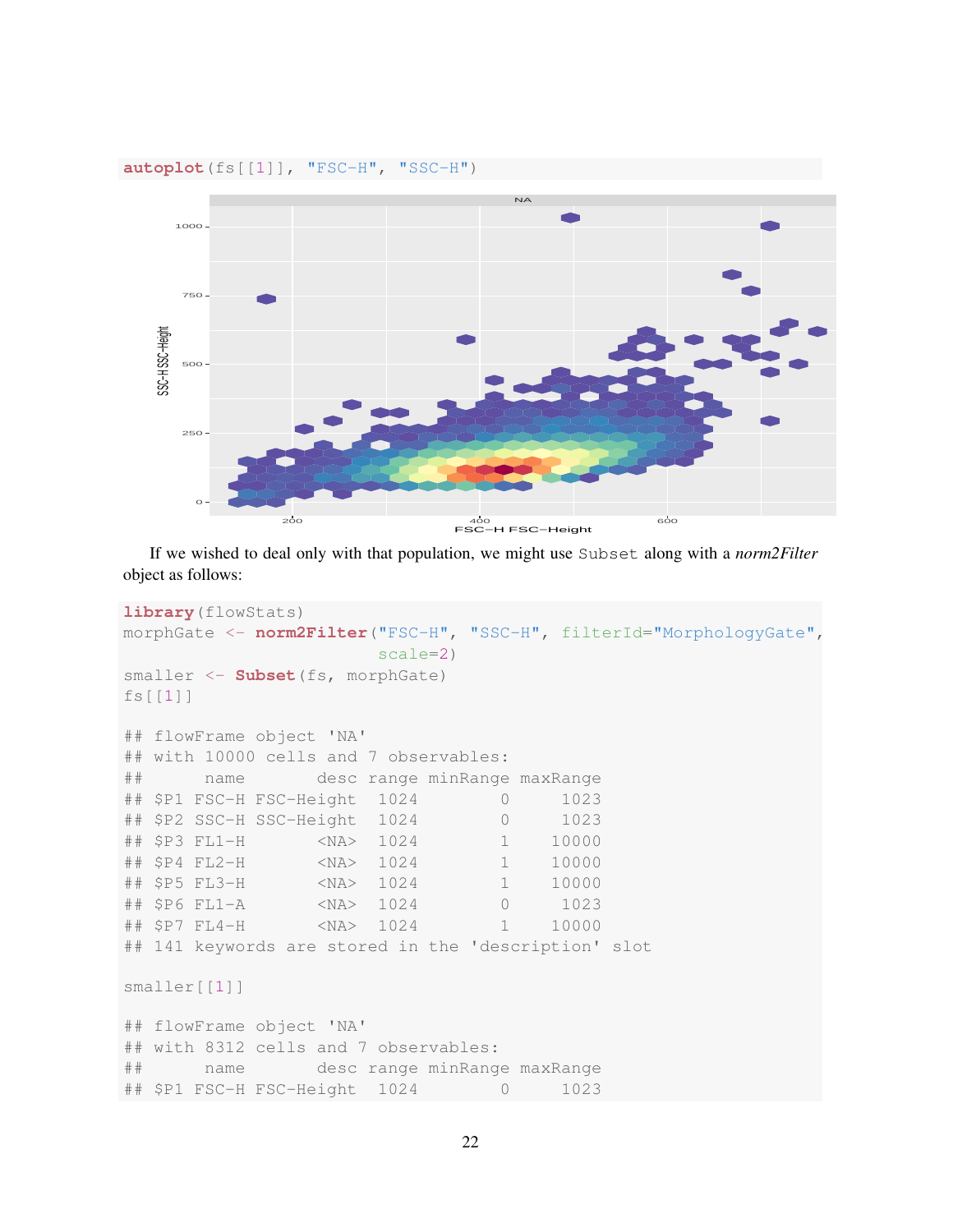|  |               | ## \$P2 SSC-H SSC-Height 1024                        |      | $\overline{0}$ | 1023  |  |
|--|---------------|------------------------------------------------------|------|----------------|-------|--|
|  | ## \$P3 FL1-H | $<$ NA $>$                                           | 1024 |                | 10000 |  |
|  | ## \$P4 FL2-H | $<$ NA> $1024$                                       |      | 1              | 10000 |  |
|  | ## \$P5 FL3-H | $<$ NA> $1024$                                       |      | $\sim$ 1       | 10000 |  |
|  | ## \$P6 FL1-A | $<$ NA> 1024                                         |      | $\overline{0}$ | 1023  |  |
|  | ## \$P7 FL4-H | $<$ NA> 1024                                         |      | $\sim$ 1       | 10000 |  |
|  |               | ## 141 keywords are stored in the 'description' slot |      |                |       |  |

Notice how the smaller *flowFrame* objects contain fewer events. Now imagine we wanted to use a *kmeansFilter* as before to split our first fluorescence parameter into three populations. To do this we employ the split function:

```
split(smaller[[1]], kmeansFilter("FSC-H"=c("Low","Medium","High"),
                           filterId="myKMeans"))
## $Low
## flowFrame object 'NA (Low)'
## with 2422 cells and 7 observables:
## name desc range minRange maxRange
## $P1 FSC-H FSC-Height 1024 0 1023
## $P2 SSC-H SSC-Height 1024 0 1023
## $P3 FL1-H <NA> 1024 1 10000
## $P4 FL2-H <NA> 1024 1 10000
## $P5 FL3-H <NA> 1024 1 10000
## $P6 FL1-A <NA> 1024 0 1023
## $P7 FL4-H <NA> 1024 1 10000
## 141 keywords are stored in the 'description' slot
##
## $Medium
## flowFrame object 'NA (Medium)'
## with 3563 cells and 7 observables:
## name desc range minRange maxRange
## $P1 FSC-H FSC-Height 1024 0 1023
## $P2 SSC-H SSC-Height 1024 0 1023
## $P3 FL1-H <NA> 1024 1 10000
## $P4 FL2-H <NA> 1024 1 10000
## $P5 FL3-H <NA> 1024 1 10000
## $P6 FL1-A <NA> 1024 0 1023
## $P7 FL4-H <NA> 1024 1 10000
## 141 keywords are stored in the 'description' slot
##
## $High
## flowFrame object 'NA (High)'
## with 2327 cells and 7 observables:
## name desc range minRange maxRange
```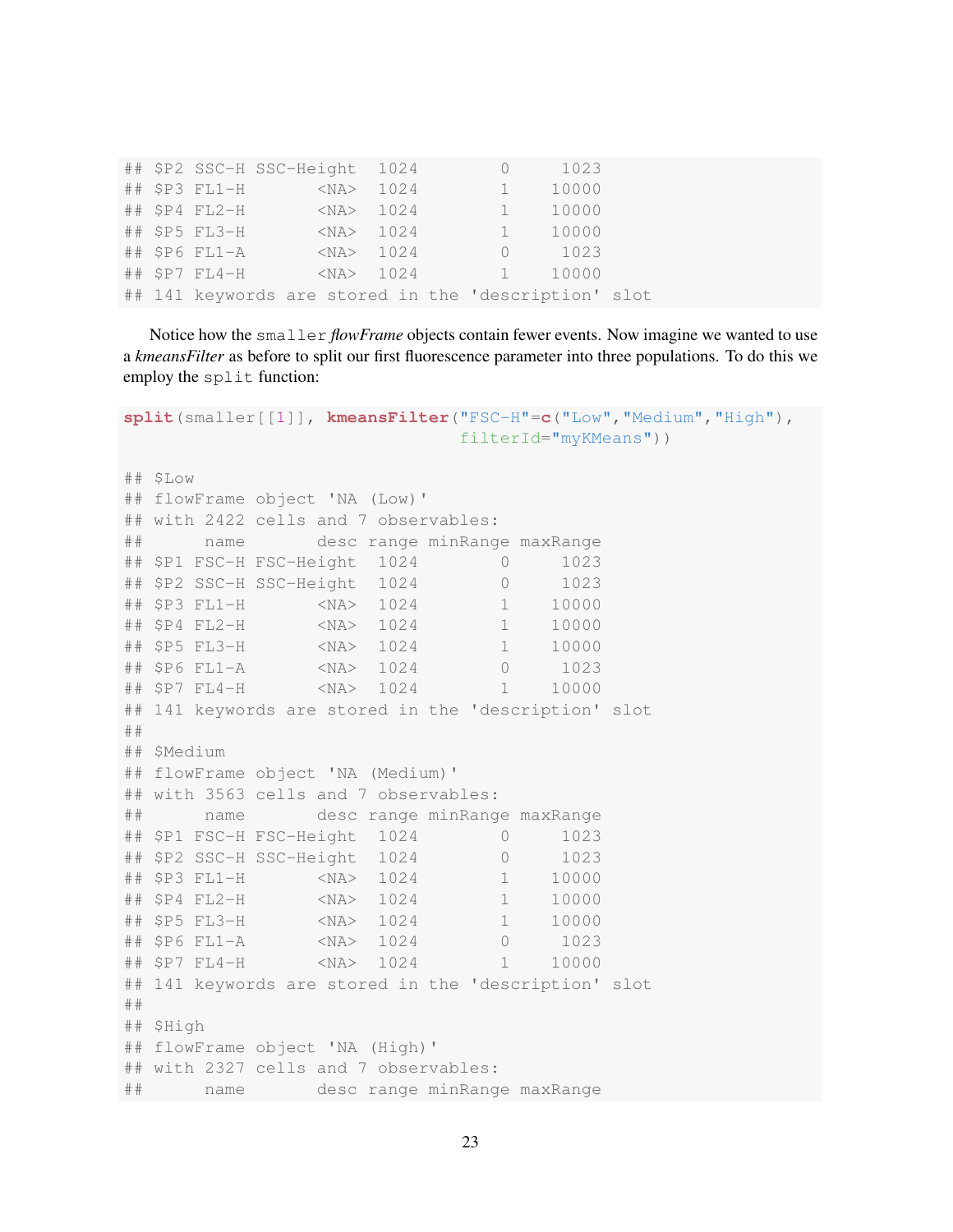|  | ## \$P1 FSC-H FSC-Height 1024                        |  | $0 \t 1023$ |  |  |  |
|--|------------------------------------------------------|--|-------------|--|--|--|
|  | ## \$P2 SSC-H SSC-Height 1024                        |  | 0 1023      |  |  |  |
|  | ## \$P3 FL1-H <na> 1024 1 10000</na>                 |  |             |  |  |  |
|  |                                                      |  |             |  |  |  |
|  | ## \$P5 FL3-H <na> 1024 1 10000</na>                 |  |             |  |  |  |
|  | ## \$P6 FL1-A <na> 1024 0 1023</na>                  |  |             |  |  |  |
|  | ## \$P7 FL4-H <na> 1024 1 10000</na>                 |  |             |  |  |  |
|  | ## 141 keywords are stored in the 'description' slot |  |             |  |  |  |

#### or for an entire *flowSet*

```
split(smaller, kmeansFilter("FSC-H"=c("Low", "Medium", "High"),
                           filterId="myKMeans"))
## $Low
## A flowSet with 5 experiments.
##
## An object of class 'AnnotatedDataFrame'
## rowNames: NA fitc ... 7AAD (5 total)
## varLabels: name Filename population
## varMetadata: labelDescription
##
## column names:
## FSC-H SSC-H FL1-H FL2-H FL3-H FL1-A FL4-H
##
## $Medium
## A flowSet with 5 experiments.
##
## An object of class 'AnnotatedDataFrame'
## rowNames: NA fitc ... 7AAD (5 total)
## varLabels: name Filename population
## varMetadata: labelDescription
##
## column names:
## FSC-H SSC-H FL1-H FL2-H FL3-H FL1-A FL4-H
##
## $High
## A flowSet with 5 experiments.
##
## An object of class 'AnnotatedDataFrame'
## rowNames: NA fitc ... 7AAD (5 total)
## varLabels: name Filename population
## varMetadata: labelDescription
##
## column names:
```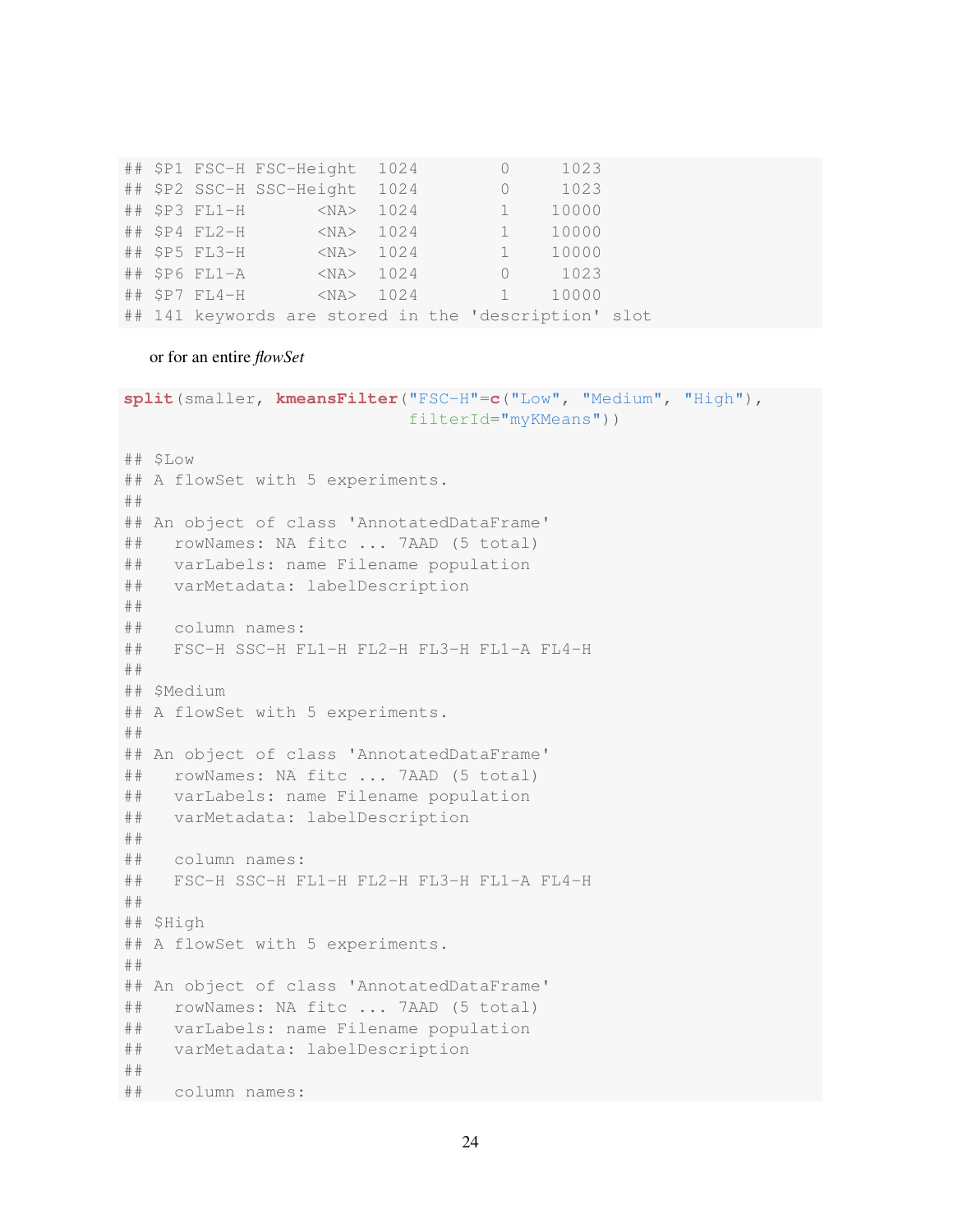## FSC-H SSC-H FL1-H FL2-H FL3-H FL1-A FL4-H

## 7.4 Combining Filters

Of course, most filtering operations consist of more than one gate. To combine gates and filters we use the standard R Boolean operators:  $\&$ , — and ! to construct an intersection, union and complement respectively:

```
rectGate & morphGate
## filter 'Fluorescence Region and MorphologyGate'
## the intersection between the 2 filters
##
## Rectangular gate 'Fluorescence Region' with dimensions:
## FL1-H: (0,12)
## FL2-H: (0,12)
##
## norm2Filter 'MorphologyGate' in dimensions FSC-H and SSC-H with parameters:
## method: covMcd
## scale.factor: 2
## n: 50000
rectGate | morphGate
## filter 'Fluorescence Region or MorphologyGate'
## the union of the 2 filters
##
## Rectangular gate 'Fluorescence Region' with dimensions:
\# \# FL1-H: (0, 12)\# FL2-H: (0, 12)##
## norm2Filter 'MorphologyGate' in dimensions FSC-H and SSC-H with parameters:
## method: covMcd
## scale.factor: 2
## n: 50000
!morphGate
## filter 'not MorphologyGate', the complement of
## norm2Filter 'MorphologyGate' in dimensions FSC-H and SSC-H with parameters:
## method: covMcd
## scale.factor: 2
## n: 50000
```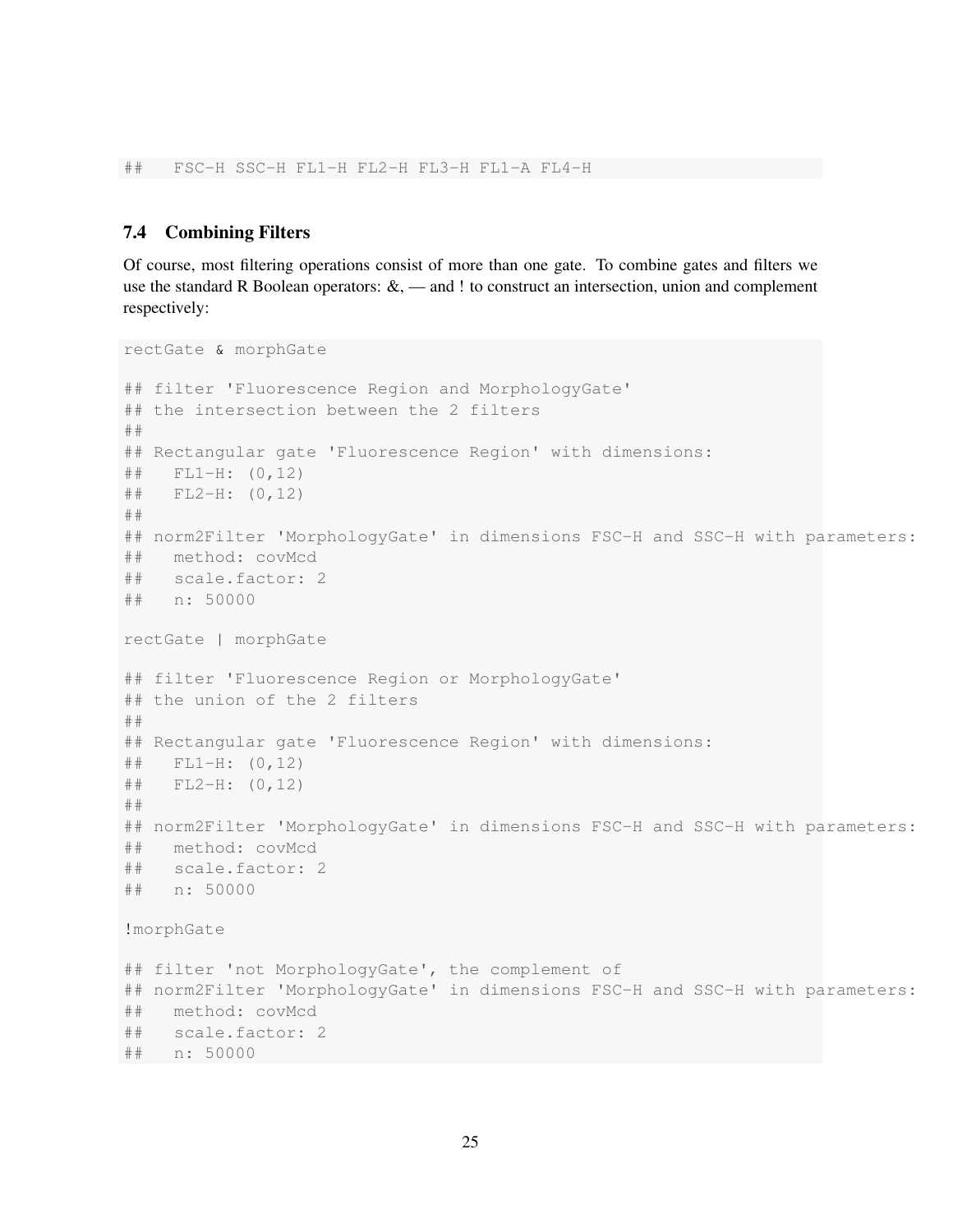We also introduce the notion of the subset operation, denoted by either % subset% or % & %. This combination of two gates first performs a subsetting operation on the input *flowFrame* using the righthand filter and then applies the left-hand filter. For example,

```
summary(filter(smaller[[1]],rectGate %&% morphGate))
## Fluorescence Region in MorphologyGate+: 7188 of 8312 events (86.48%)
```
first calculates a subset based on the morphGate filter and then applies the rectGate.

## 7.5 Transformation Filters

Finally, it is sometimes desirable to construct a filter with respect to transformed parameters. To allow for this in our filtering constructs we introduce a special form of the transform method along with another filter combination operator %on%, which can be applied to both filters and *flowFrame* or *flowSet* objects. To specify our transform filter we must first construct a transform list using a simplified version of the transform function:

```
tFilter <- transform("FL1-H"=log,"FL2-H"=log)
tFilter
## An object of class "transformList"
## Slot "transforms":
## [[1]]
## transformMap for parameter 'FL1-H' mapping to 'FL1-H'
##
## [[2]]
## transformMap for parameter 'FL2-H' mapping to 'FL2-H'
##
##
## Slot "transformationId":
## [1] "defaultTransformation"
```
Note that this version of the transform filter does not take parameters on the right-hand side–the functions can only take a single vector that is specified by the parameter on the left-hand side. In this case those parameters are "FL1-H" and "FL2-H." The function also does not take a specific *flowFrame* or *flowSet* allowing us to use this with any appropriate data. We can then construct a filter with respect to the transform as follows:

```
rect2 <- rectangleGate(filterId="Another Rect", "FL1-H"=c(1,2),
"FL2-H"=c(2,3)) %on% tFilter
rect2
## transformed filter 'Another Rect on transformed values of FL1-H,FL2-H'
```
Additionally, we can use this construct directly on a *flowFrame* or *flowSet* by moving the transform to the left-hand side and placing the data on the right-hand side: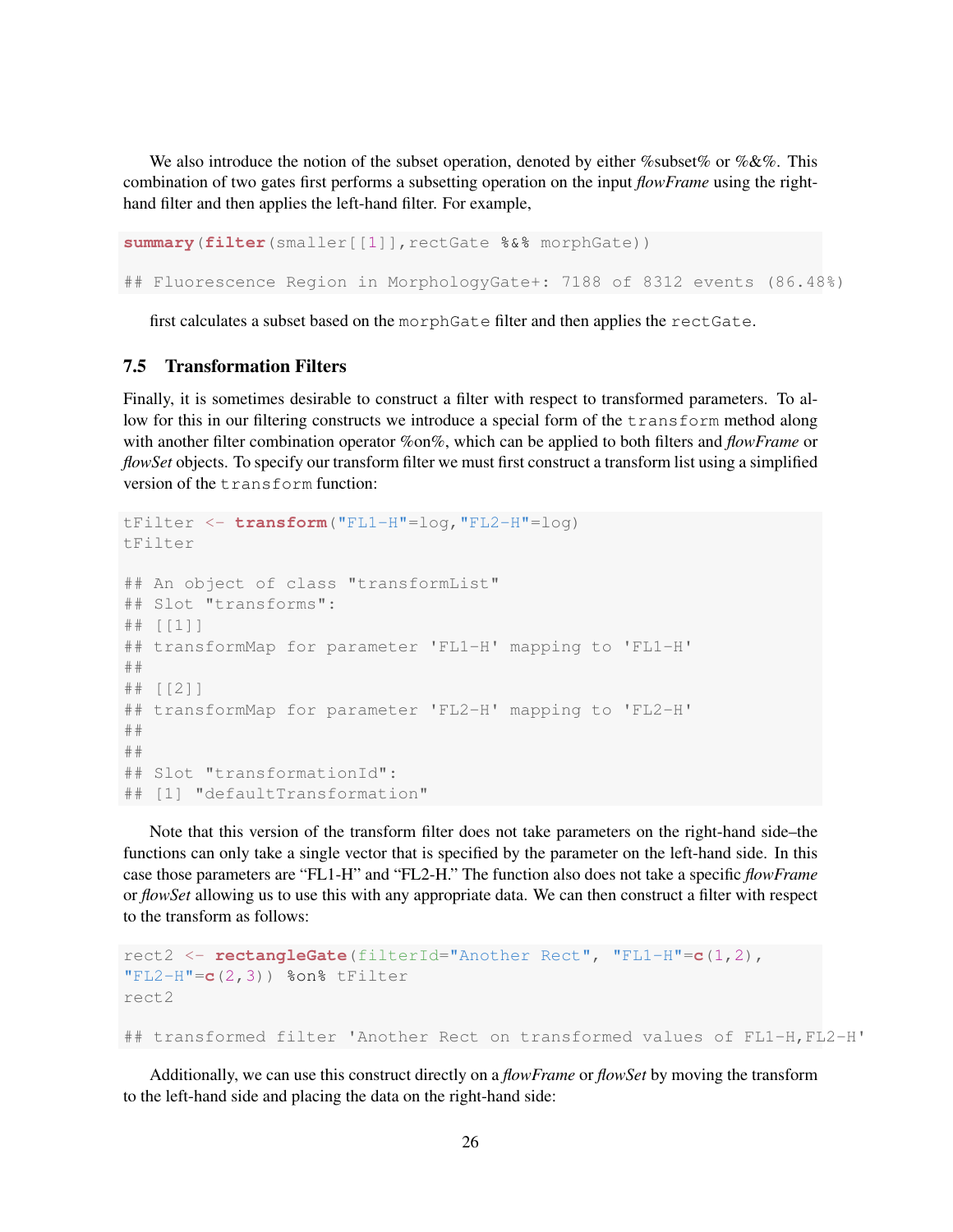

**autoplot**(tFilter %on% smaller[[1]], "FL1-H","FL2-H")

which has the same effect as the log transform used earlier.

# 8 Extensions from **flowWorkspace**: *GatingHierarchy* and *GatingSet*

The now-defunct *filterSet* class was very limited in its use for complex analysis work flows. It was result-centric and it was hard to access intermediate results. flowWorkspace and the openCyto framework (http://opencyto.org) offer much more versatile tools for such tasks through the *GatingSet* class. The general idea is to let the software handle the organization of intermediate results and operations and to provide a unified API to access and summarize these operations.

#### 8.1 Abstraction of GatingSet

There are two classes in flowWorkspace that are used to abstract work flows: *GatingSet* objects are the basic container holding all the necessary bits and pieces and they are the main structure for user interaction. It is the container storing multiple *GatingHierarchy* objects which are associated with individual samples. One can think of *GatingSet* as corresponding to *(*flowSet) and *GatingHierarchy* as corresponding to *(*flowFrame).

It is important to know that *GatingSet* objects use an external pointer to store the gating tree and thus most of its accessors have a reference semantic instead of the pass-by-value semantic that is usually found in the R language. The main consequence on the user-level is the fact that direct assignments to a *GatingSet* object are usually not necessary; i.e., functions that operate on the *GatingSet* have the potential side-effect of modifying the object.

### 8.2 Creating *GatingSet* objects

Before creating a *GatingSet*, we need to have flow data loaded into R as a *flowSet* or *ncdfFlowSet* (the disk-based version of *flowSet*, to handle large data sets that are too big for memory; see ncdfFlow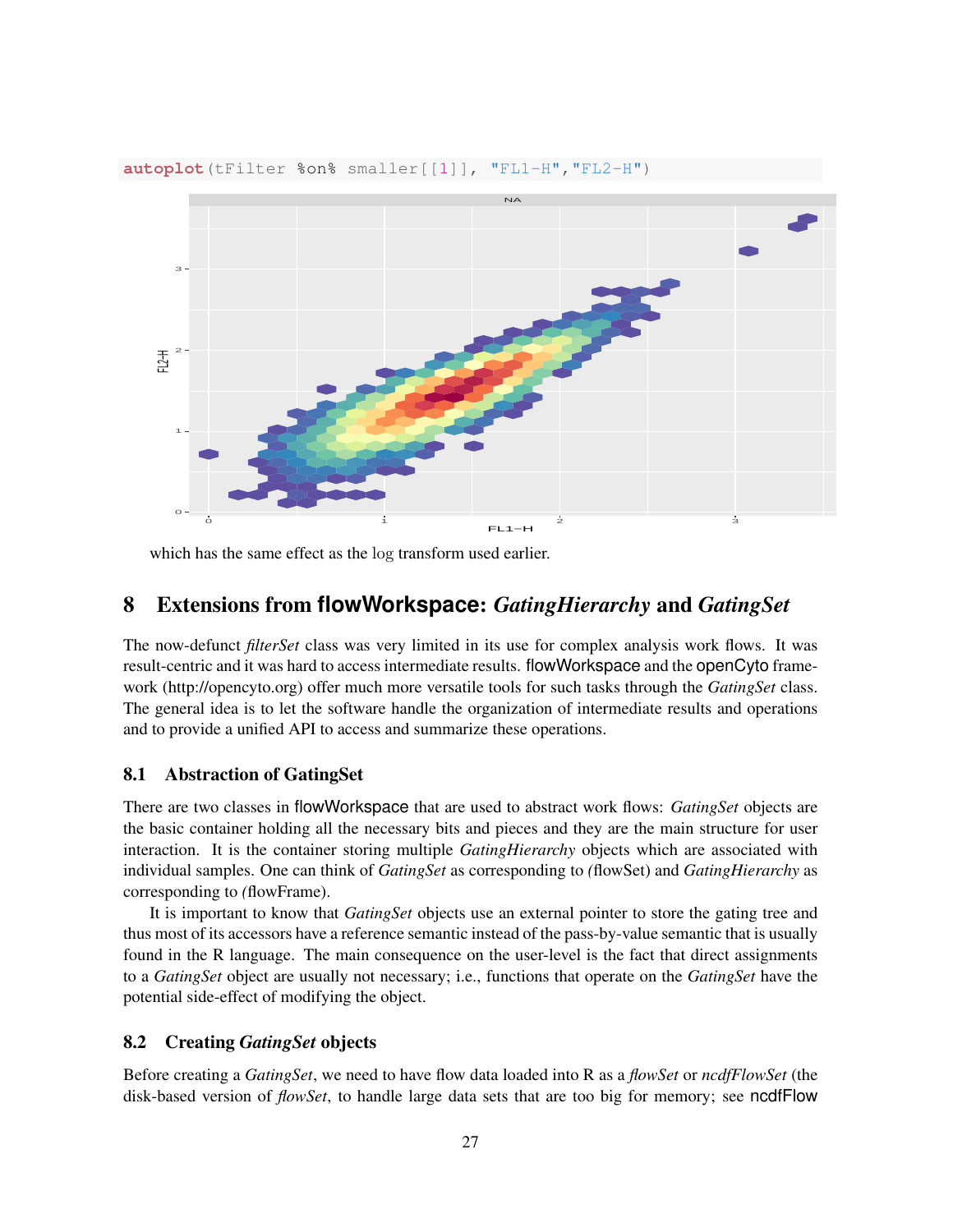package).

```
library(flowWorkspace)
fcsfiles <- list.files(pattern = "CytoTrol",
                       system.file("extdata",
                                    package = "flowWorkspaceData"),
                        full = TRUE)
fs <- read.flowSet(fcsfiles)
```
Then a *GatingSet* can be created using the constructor GatingSet.

```
gs <- GatingSet(fs)
## ..done!
gs
## A GatingSet with 2 samples
```
Normally, we want to compensate the data first by using a user-supplied compensation matrix:

```
## loading R object...
## loading tree object...
## Done
```
comp

```
## Compensation object 'defaultCompensation':
## B710-A G560-A G780-A R660-A R780-A V450-A V545-A
## B710-A 1.000000 0.0009476 0.071170002 0.0362400 0.1800000 0.007104 0.007608
## G560-A 0.115400 1.0000000 0.009097001 0.0018360 0.0000000 0.000000 0.000000
## G780-A 0.014280 0.0380000 1.000000000 0.0006481 0.1500000 0.000000 0.000000
## R660-A 0.005621 0.0000000 0.006604000 1.0000000 0.1786000 0.000000 0.000000
## R780-A 0.000000 0.0000000 0.035340000 0.0102100 1.0000000 0.000000 0.000000
## V450-A 0.000000 0.0000000 -0.059999999 -0.0400000 0.0000000 1.000000 0.410000
## V545-A 0.002749 0.0000000 0.000000000 0.0000000 0.0006963 0.035000 1.000000
gs <- compensate(gs, comp)
```
fs\_comp <- **getData**(gs)

We can query the available nodes in the  $GatingSet$  using the  $qs\_get\_pop\_paths$  method:

```
gs_get_pop_paths(gs)
```
## [1] "root"

It shows the only node "root" which corresponds to the raw flow data just added.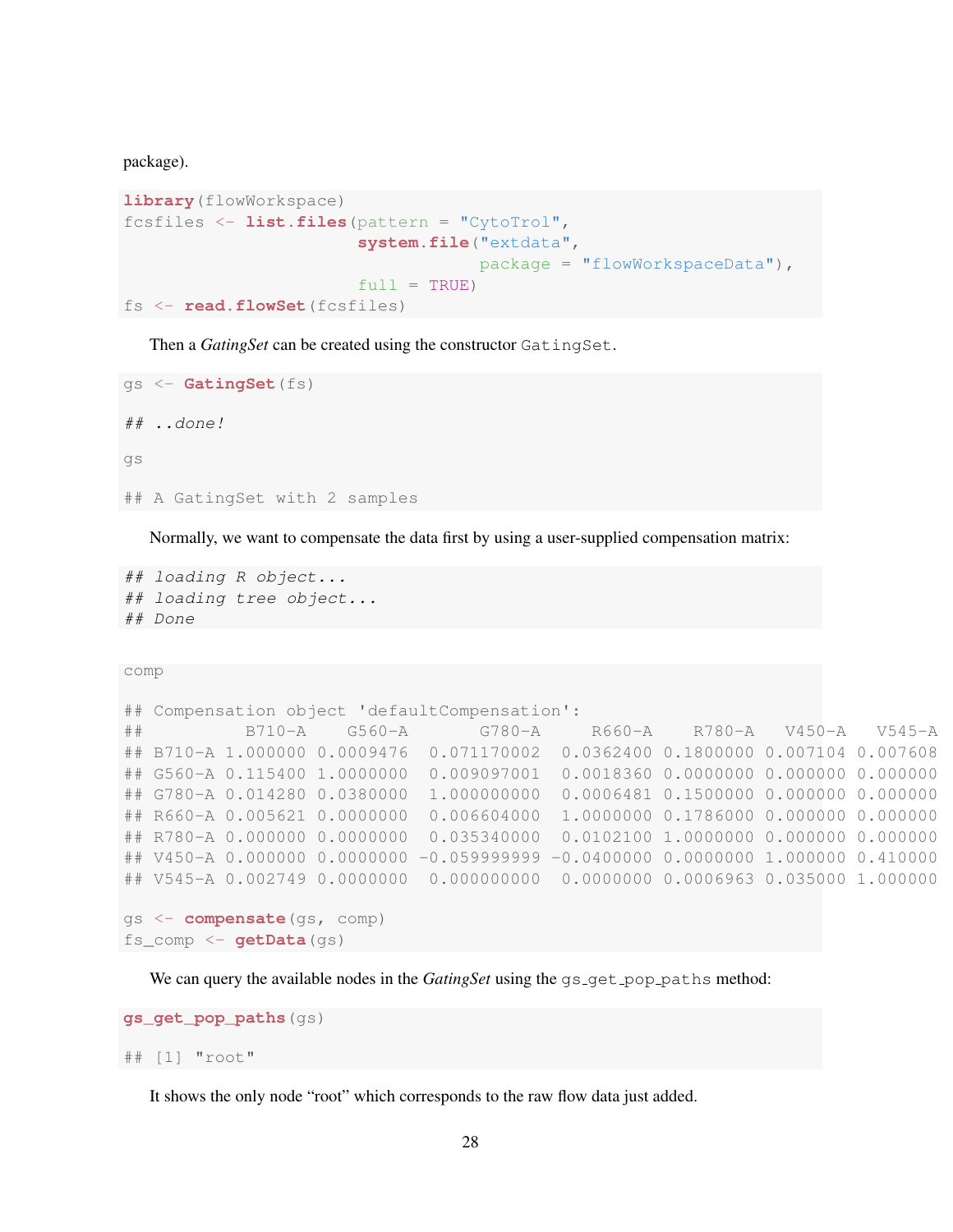### 8.3 transform the data

Transformation can be either done on a *flowSet* before using it to construct a *GatingSet* or a *transformerList* can be directly added to a *GatingSet*:

```
biexpTrans <- flowJo_biexp_trans(channelRange=4096, maxValue=262144
                          , pos=4.5, neg=0, widthBasis=-10)chnls <- parameters(comp)
tf <- transformerList(chnls, biexpTrans)
# or use estimateLogicle directly on GatingHierarchy
# object to generate transformerList automatically:
# tf <- estimateLogicle(gs[[1]], chnls)
gs <- transform(gs, tf)
```

```
p1 <- autoplot(fs_comp[[1]], "B710-A") + ggtitle("raw")
p2 <- autoplot(gs_cyto_data(gs)[[1]], "B710-A") +
          ggtitle("trans") +
          ggcyto_par_set(limits = "instrument")
```
## Coordinate system already present. Adding new coordinate system, which will replace the existing one.

**grid.arrange**(**as.ggplot**(p1), **as.ggplot**(p2), ncol = 2)



Note that we did assign the return value of  $t$  ransform back to  $q$ s. This is because the flow data is stored as an R object and thus transforming the data still follows the pass-by-value semantics.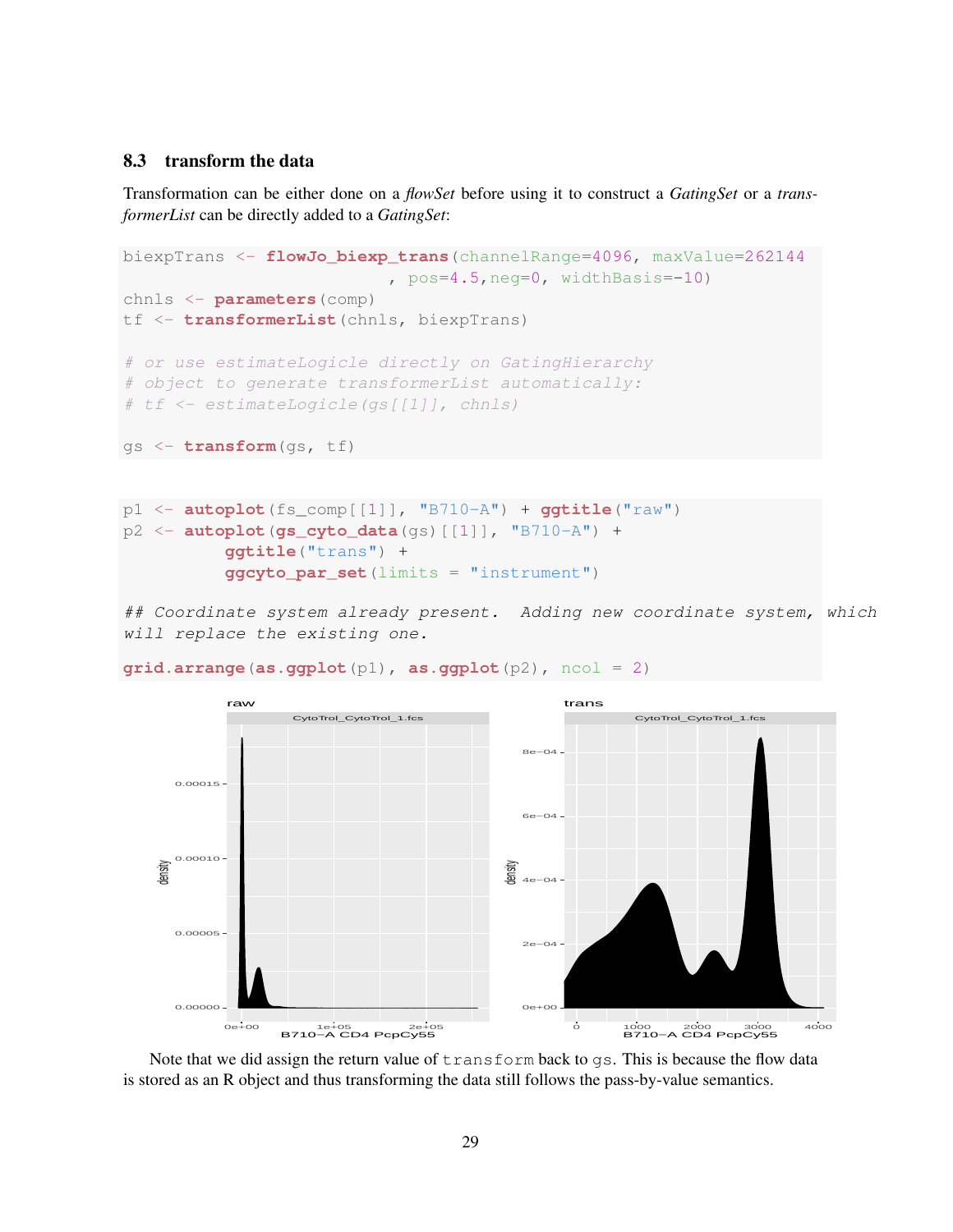### 8.4 Add the gates

Some basic flowCore *filter*s can be added to a *GatingSet*:

```
rg1 <- rectangleGate("FSC-A"=c(50000, Inf), filterId="NonDebris")
gs_pop_add(gs, rg1, parent = "root")
## [1] 2
gs_get_pop_paths(gs)
## [1] "root" "/NonDebris"
# gate the data
recompute(gs)
## ..done!
```
As we see, here we don't need to assign *GatingSet* back because all the modifications are made in place to the *external pointer* rather than the R object itself. And now there is one new population node under the "root" node called "NonDebris". The node is named after the filterId of the gate if not explictly supplied. After the gates are added, the actual gating process is done by explictly calling the recompute method. Note that the numeric value it returns is the internal ID for the new population just added, which can normally be ignored since the gating path is the recommended way to refer to population nodes later.

To view the gate we just added,

```
autoplot(gs, "NonDebris")
```

```
## Coordinate system already present. Adding new coordinate system, which
will replace the existing one.
```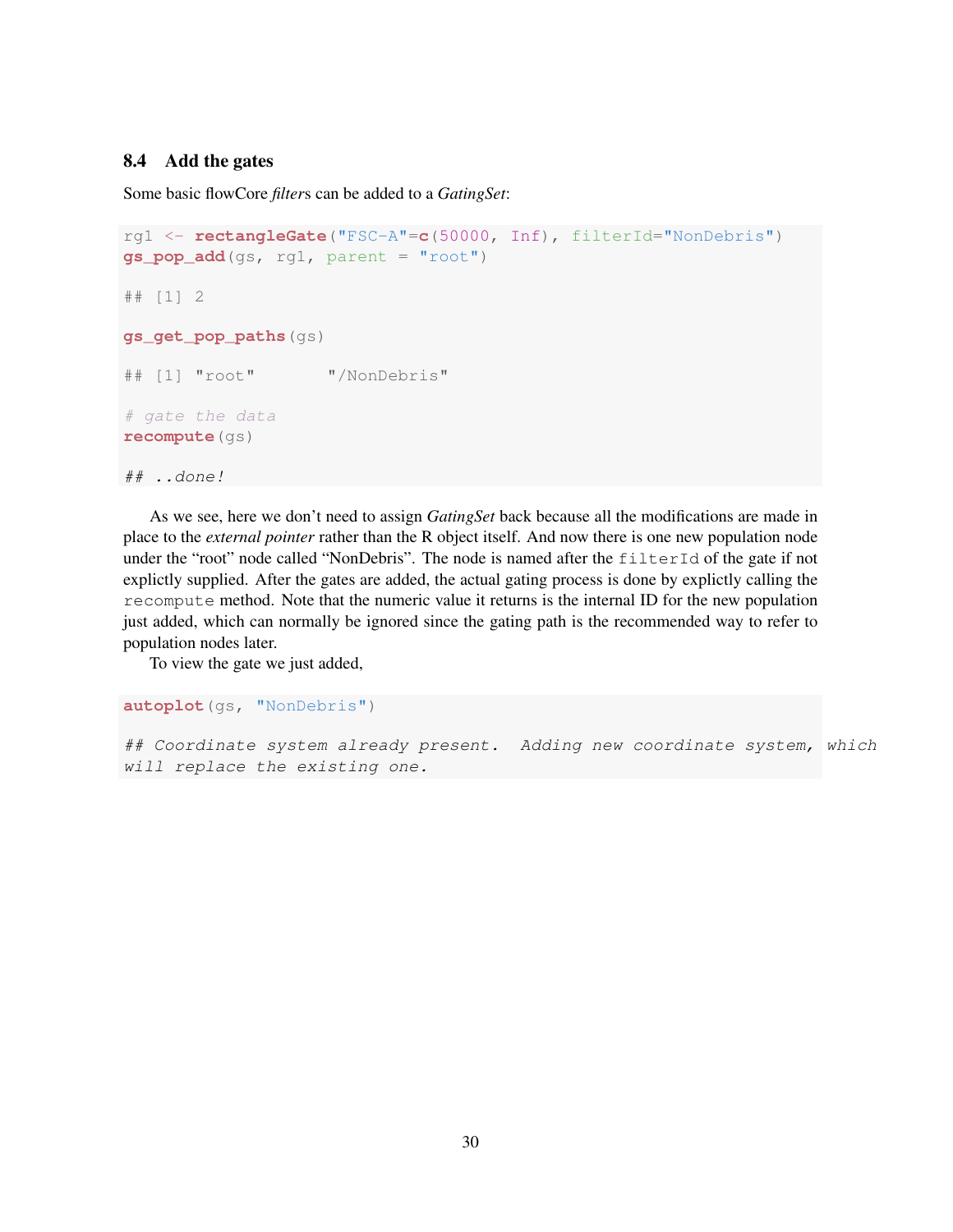

Since They are 1-D gates, we can also display them in density plots



To get population statistics for the given populatuion

```
gh_pop_get_stats(gs[[1]], "NonDebris")#counts
## pop count
## 1: NonDebris 94764
gh_pop_get_stats(gs[[1]], "NonDebris", type = "percent")#proportion
```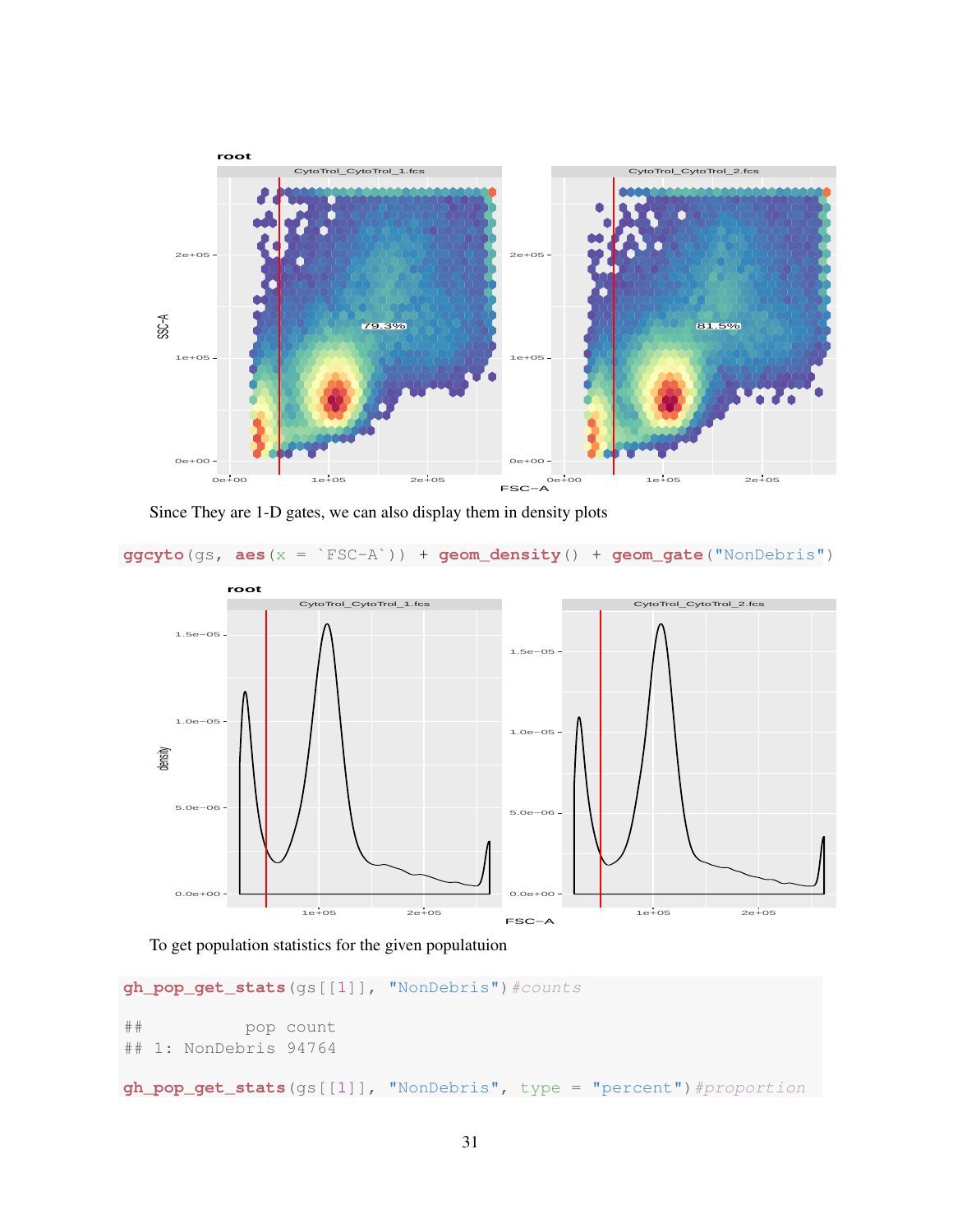## pop percent ## 1: NonDebris 0.7927985

Now we add two more gates:

```
# add the second gate
mat <- matrix(c(54272,59392,259071.99382782
               ,255999.994277954,62464,43008,70656
               ,234495.997428894,169983.997344971,34816)
             , nrow = 5)
colnames(mat) <-c("FSC-A", "FSC-H")
mat
## FSC-A FSC-H
## [1,] 54272 43008
## [2,] 59392 70656
## [3,] 259072 234496
## [4,] 256000 169984
## [5,] 62464 34816
pg <- polygonGate(mat)
gs_pop_add(gs, pg, parent = "NonDebris", name = "singlets")
## [1] 3
# add the third gate
rg2 <- rectangleGate("V450-A"=c(2000, Inf))
gs_pop_add(gs, rg2, parent = "singlets", name = "CD3")
## [1] 4
gs_get_pop_paths(gs)
## [1] "root" "/NonDebris"
## [3] "/NonDebris/singlets" "/NonDebris/singlets/CD3"
```
We see two more nodes are added to 'GatingSet' and the population names are explicitly specified during the addition this time.

A *quadrantGate*, which results in four sub-populations, is also supported.

```
qg <- quadGate("B710-A" = 2000, "R780-A" = 3000)
gs_pop_add(gs, qg, parent="CD3", names = c("CD8", "DPT", "CD4", "DNT"))
## [1] 5 6 7 8
gs_pop_get_children(gs[[1]], "CD3")
```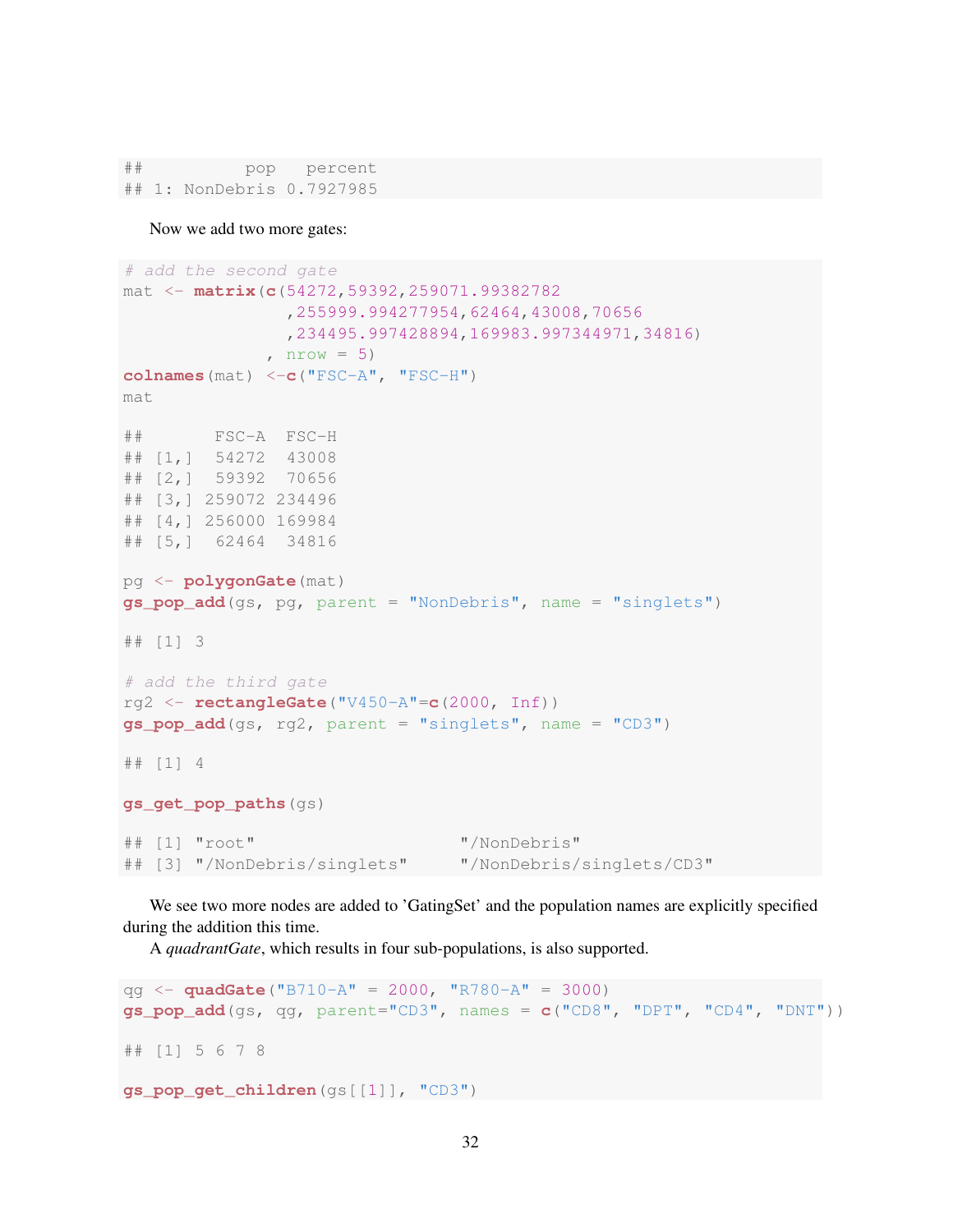```
## [1] "/NonDebris/singlets/CD3/CD8" "/NonDebris/singlets/CD3/DPT"
## [3] "/NonDebris/singlets/CD3/CD4" "/NonDebris/singlets/CD3/DNT"
# gate the data from "singlets"
recompute(gs, "singlets")
## ..done!
```
Here we see four child nodes are added to the "CD3" parent node. Four quadrants are named explicitly through the names argument by clock-wise order (start from top-left quadrant). Recomputing only needs to be done once from the first ungated node, which will automatically compute all of its descendants.

To plot the underlying tree:

**plot**(gs)

```
## Loading required package: Rgraphviz
## Loading required package: graph
## Loading required package: BiocGenerics
## Loading required package: parallel
##
## Attaching package: 'BiocGenerics'
## The following objects are masked from 'package:parallel':
##
## clusterApply, clusterApplyLB, clusterCall, clusterEvalQ,
## clusterExport, clusterMap, parApply, parCapply, parLapply,
## parLapplyLB, parRapply, parSapply, parSapplyLB
## The following object is masked from 'package:flowStats':
##
## normalize
## The following object is masked from 'package:gridExtra':
##
## combine
## The following object is masked from 'package:flowCore':
##
## normalize
## The following objects are masked from 'package:stats':
##
## IQR, mad, sd, var, xtabs
## The following objects are masked from 'package:base':
##
## Filter, Find, Map, Position, Reduce, anyDuplicated, append,
## as.data.frame, basename, cbind, colnames, dirname, do.call,
## duplicated, eval, evalq, get, grep, grepl, intersect, is.unsorted,
```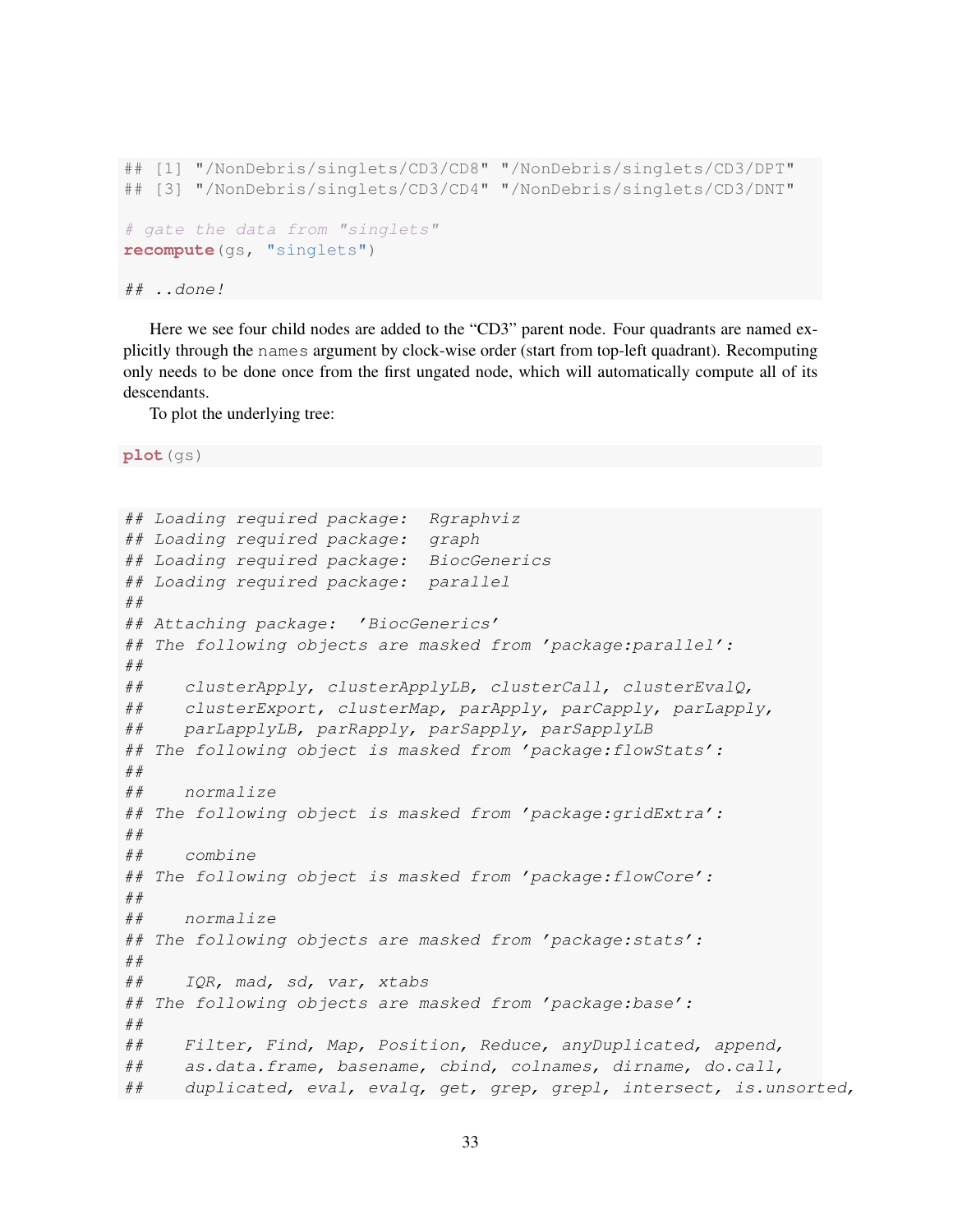## lapply, mapply, match, mget, order, paste, pmax, pmax.int, pmin, ## pmin.int, rank, rbind, rownames, sapply, setdiff, sort, table, ## tapply, union, unique, unsplit, which, which.max, which.min ## Loading required package: grid



## To plot all gates for one sample:

### **autoplot**(gs[[1]])

| ## Coordinate system already present. Adding new coordinate system, which |  |
|---------------------------------------------------------------------------|--|
| will replace the existing one.                                            |  |
| ## Coordinate system already present. Adding new coordinate system, which |  |
| will replace the existing one.                                            |  |
| ## Coordinate system already present. Adding new coordinate system, which |  |
| will replace the existing one.                                            |  |
| ## Coordinate system already present. Adding new coordinate system, which |  |
| will replace the existing one.                                            |  |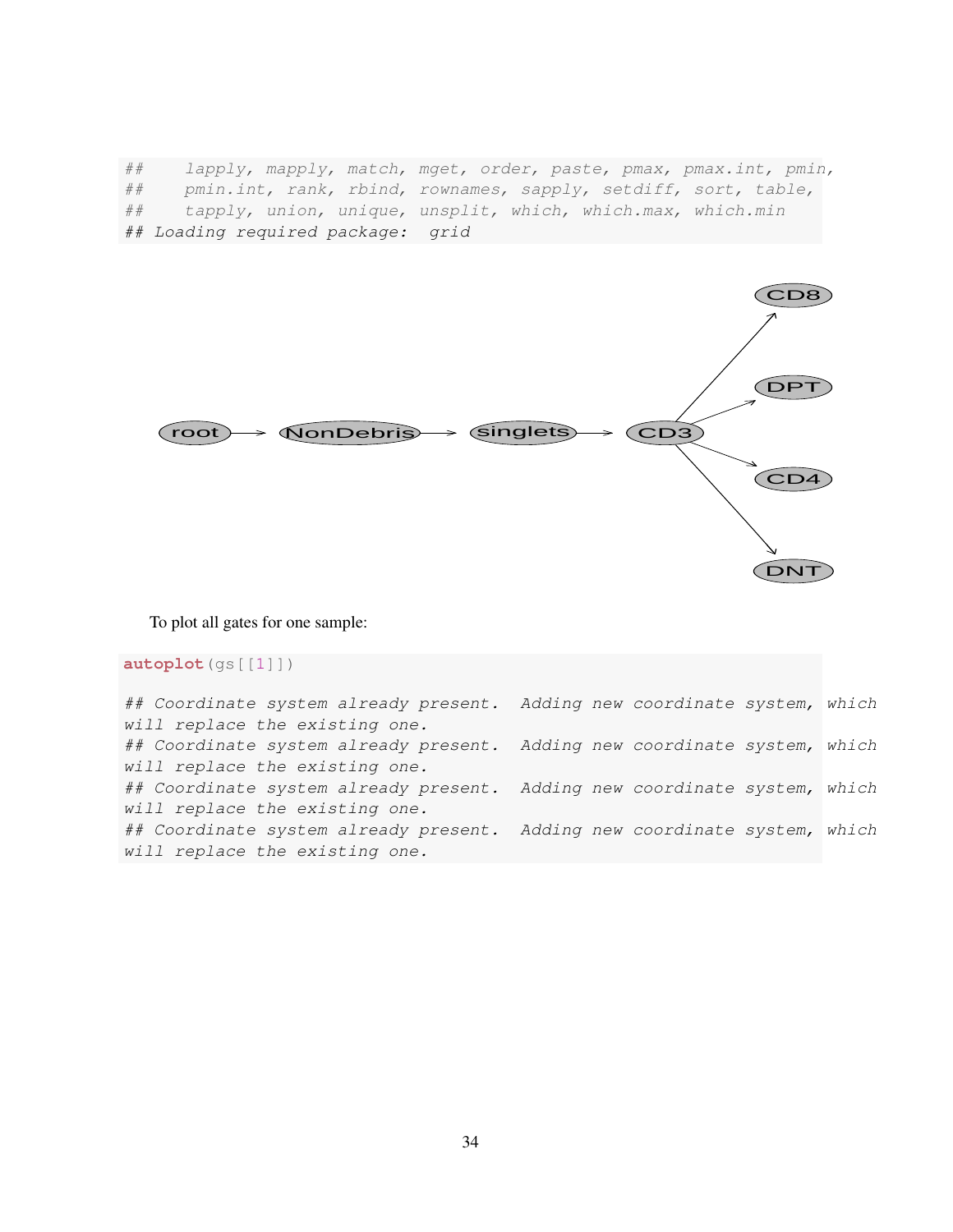

To retreive the underlying flow data for a gated *population*:

```
fs_nonDebris <- getData(gs, "NonDebris")
fs_nonDebris
## A flowSet with 2 experiments.
##
## column names:
## FSC-A FSC-H FSC-W SSC-A B710-A R660-A R780-A V450-A V545-A G560-A G780-A Time
nrow(fs_nonDebris[[1]])
## [1] 94764
nrow(fs[[1]])
## [1] 119531
```
To get all the population statistics:

```
gs_pop_get_count_fast(gs)
## name Population Parent
## 1: CytoTrol_CytoTrol_1.fcs /NonDebris root
## 2: CytoTrol_CytoTrol_1.fcs /NonDebris/singlets /NonDebris
## 3: CytoTrol_CytoTrol_1.fcs /NonDebris/singlets/CD3 /NonDebris/singlets
## 4: CytoTrol_CytoTrol_1.fcs /NonDebris/singlets/CD3/CD8 /NonDebris/singlets/CD3
## 5: CytoTrol_CytoTrol_1.fcs /NonDebris/singlets/CD3/DPT /NonDebris/singlets/CD3
## 6: CytoTrol_CytoTrol_1.fcs /NonDebris/singlets/CD3/CD4 /NonDebris/singlets/CD3
```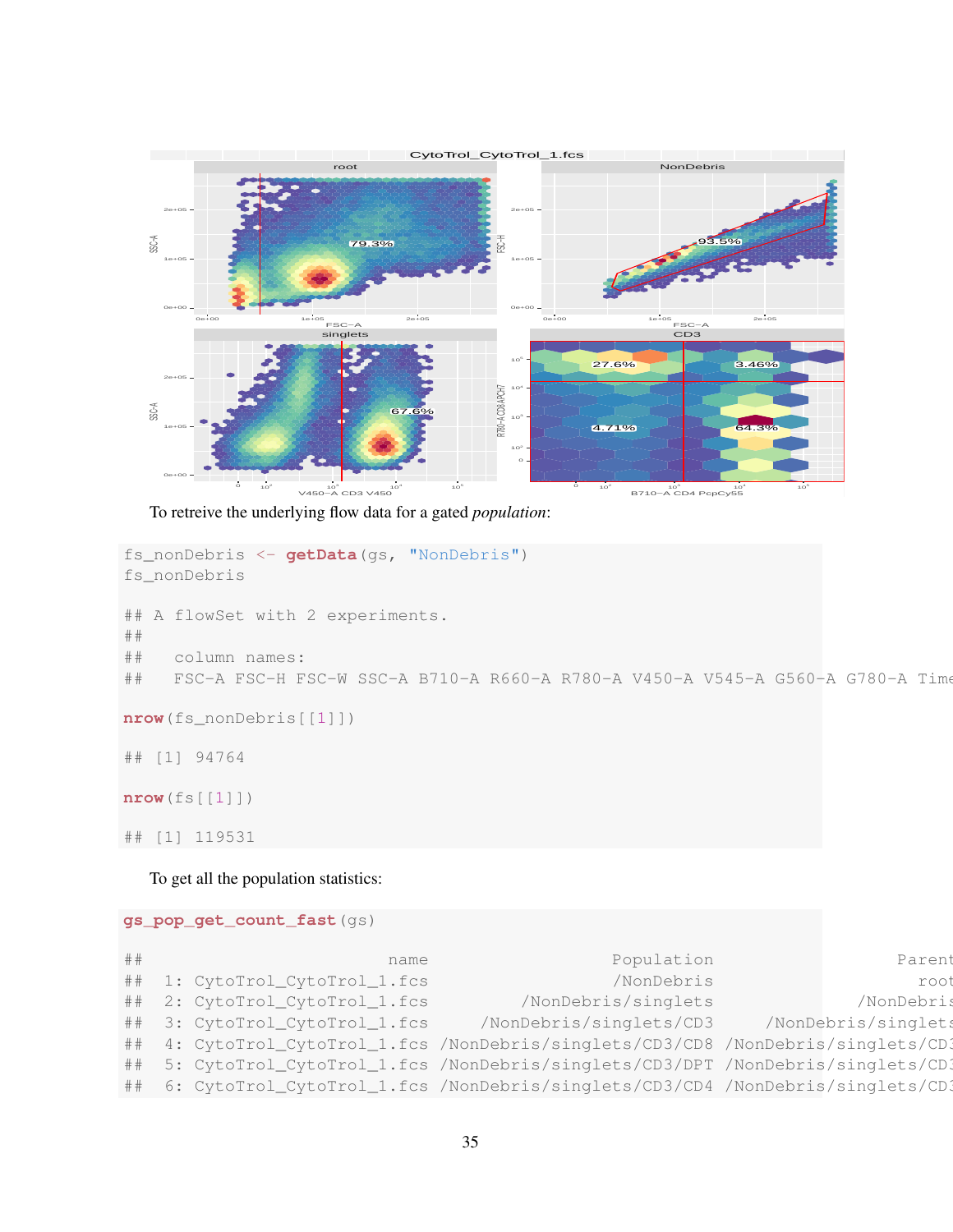|             |      |                                                                                                                                              | ## 7: CytoTrol_CytoTrol_1.fcs /NonDebris/singlets/CD3/DNT /NonDebris/singlets/CD3 |                            |                                                                                                                                                                                                                                                                                                                                                                                                                                    |
|-------------|------|----------------------------------------------------------------------------------------------------------------------------------------------|-----------------------------------------------------------------------------------|----------------------------|------------------------------------------------------------------------------------------------------------------------------------------------------------------------------------------------------------------------------------------------------------------------------------------------------------------------------------------------------------------------------------------------------------------------------------|
| ##          |      |                                                                                                                                              | /NonDebris                                                                        |                            | root                                                                                                                                                                                                                                                                                                                                                                                                                               |
|             |      |                                                                                                                                              |                                                                                   |                            | /NonDebris                                                                                                                                                                                                                                                                                                                                                                                                                         |
|             |      |                                                                                                                                              |                                                                                   |                            |                                                                                                                                                                                                                                                                                                                                                                                                                                    |
|             |      |                                                                                                                                              |                                                                                   |                            |                                                                                                                                                                                                                                                                                                                                                                                                                                    |
|             |      |                                                                                                                                              |                                                                                   |                            |                                                                                                                                                                                                                                                                                                                                                                                                                                    |
|             |      |                                                                                                                                              |                                                                                   |                            |                                                                                                                                                                                                                                                                                                                                                                                                                                    |
|             |      |                                                                                                                                              |                                                                                   |                            |                                                                                                                                                                                                                                                                                                                                                                                                                                    |
|             |      |                                                                                                                                              |                                                                                   |                            |                                                                                                                                                                                                                                                                                                                                                                                                                                    |
| ##          |      | 119531                                                                                                                                       |                                                                                   |                            |                                                                                                                                                                                                                                                                                                                                                                                                                                    |
|             |      |                                                                                                                                              |                                                                                   |                            |                                                                                                                                                                                                                                                                                                                                                                                                                                    |
|             |      |                                                                                                                                              |                                                                                   |                            |                                                                                                                                                                                                                                                                                                                                                                                                                                    |
| ##          |      | 59911                                                                                                                                        |                                                                                   |                            |                                                                                                                                                                                                                                                                                                                                                                                                                                    |
| ##          |      | 59911                                                                                                                                        |                                                                                   |                            |                                                                                                                                                                                                                                                                                                                                                                                                                                    |
| ##          |      | 59911                                                                                                                                        |                                                                                   |                            |                                                                                                                                                                                                                                                                                                                                                                                                                                    |
| ##          |      | 59911                                                                                                                                        |                                                                                   |                            |                                                                                                                                                                                                                                                                                                                                                                                                                                    |
| ##          |      | 115728                                                                                                                                       |                                                                                   |                            |                                                                                                                                                                                                                                                                                                                                                                                                                                    |
| ##          |      | 94290                                                                                                                                        |                                                                                   |                            |                                                                                                                                                                                                                                                                                                                                                                                                                                    |
|             |      | 88334                                                                                                                                        |                                                                                   |                            |                                                                                                                                                                                                                                                                                                                                                                                                                                    |
|             |      | 59845                                                                                                                                        |                                                                                   |                            |                                                                                                                                                                                                                                                                                                                                                                                                                                    |
|             |      | 59845                                                                                                                                        |                                                                                   |                            |                                                                                                                                                                                                                                                                                                                                                                                                                                    |
|             |      | 59845                                                                                                                                        |                                                                                   |                            |                                                                                                                                                                                                                                                                                                                                                                                                                                    |
| $\#  # 14:$ | 2744 | 59845                                                                                                                                        |                                                                                   |                            |                                                                                                                                                                                                                                                                                                                                                                                                                                    |
|             |      | 1: 94764<br>4:16515<br>5: 2070<br>6: 38506<br>7: 2820<br>8: 94290<br>9: 88334<br>## 10: 59845<br>## 11: 16774<br>## 12: 2200<br>## 13: 38127 | Count ParentCount<br>## 2:88586 94764<br>## 3: 59911 88586                        | 8: CytoTrol_CytoTrol_2.fcs | ## 10: CytoTrol_CytoTrol_2.fcs /NonDebris/singlets/CD3 /NonDebris/singlet;<br>## 11: CytoTrol_CytoTrol_2.fcs /NonDebris/singlets/CD3/CD8 /NonDebris/singlets/CD3<br>## 12: CytoTrol_CytoTrol_2.fcs /NonDebris/singlets/CD3/DPT /NonDebris/singlets/CD3<br>## 13: CytoTrol_CytoTrol_2.fcs /NonDebris/singlets/CD3/CD4 /NonDebris/singlets/CD;<br>## 14: CytoTrol_CytoTrol_2.fcs /NonDebris/singlets/CD3/DNT /NonDebris/singlets/CD; |

# 8.5 Removing nodes from a *GatingSet* object

There are dependencies between *nodes* in the hierarchical structure of a *GatingSet* object. Thus, removing a particular node means also removing all of its associated child *nodes*.

```
Rm('CD3', gs)
gs_get_pop_paths(gs)
## [1] "root" "/NonDebris" "/NonDebris/singlets"
Rm('NonDebris', gs)
gs_get_pop_paths(gs)
## [1] "root"
```
Now for the larger data set, it would be either inaccurate to apply the same hard-coded gate to all samples or impractical to manually set the gate coordinates for each individual sample. openCyto([\(G.](#page-38-12) [et al., 2014\)](#page-38-12)) provides some data-driven gating functions to automatically generate these gates.

For example, mindensity can be used for estimating a "nonDebris" gate for each sample.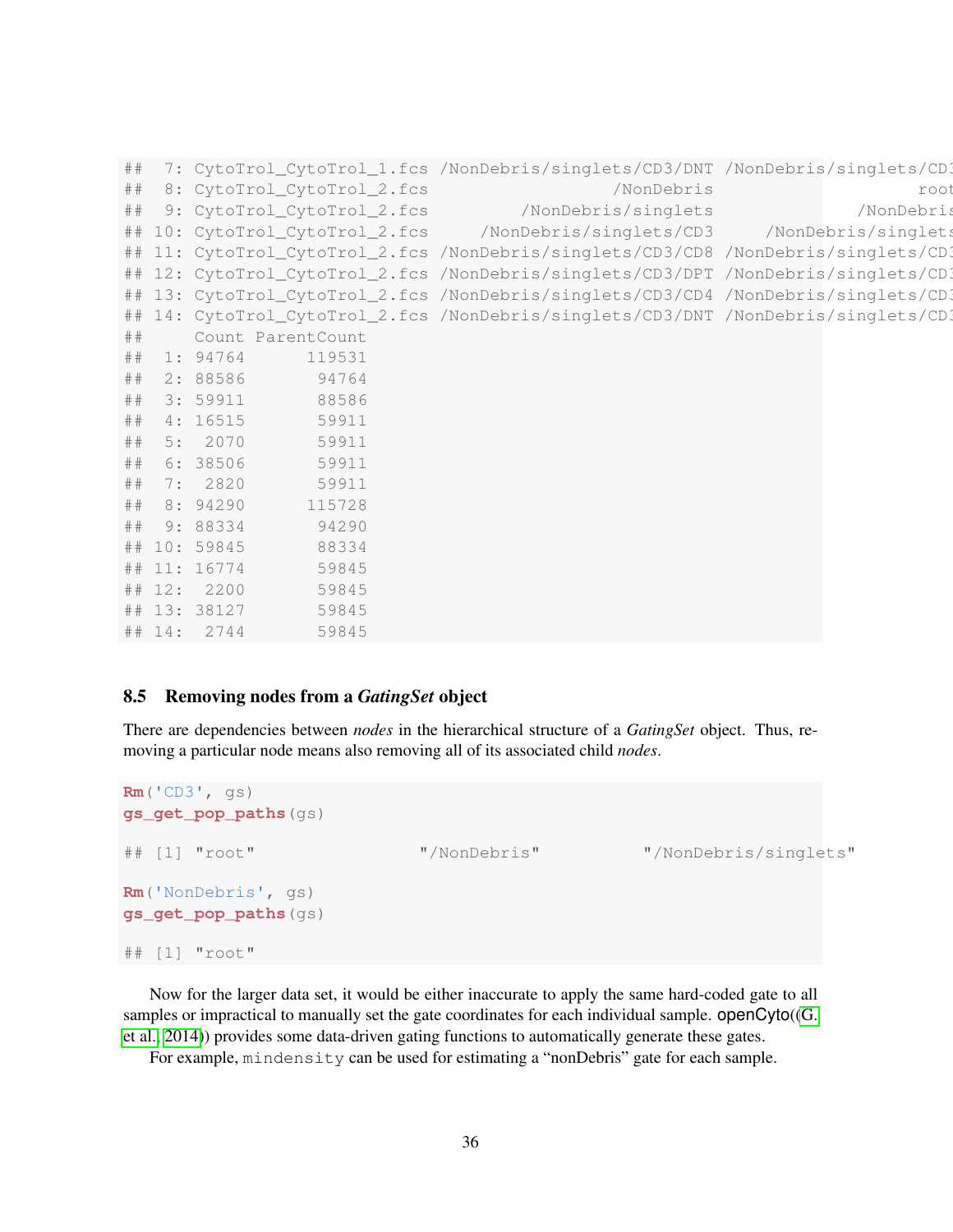```
if(require(openCyto)){
thisData <- getData(gs)
nonDebris_gate <- fsApply(thisData,
                          function(fr)
                            openCyto:::.mindensity(fr, channels = "FSC-A"))
gs_pop_add(gs, nonDebris_gate, parent = "root", name = "nonDebris")
recompute(gs)
}
## Loading required package: openCyto
## ..done!
```
singletGate can be used for estimating "singlets"

```
if(require(openCyto)){
thisData <- getData(gs, "nonDebris") #get parent data
singlet_gate <- fsApply(thisData,
                        function(fr)
                          openCyto:::.singletGate(fr, channels =c("FSC-A", "FSC-H")))
gs_pop_add(gs, singlet_gate, parent = "nonDebris", name = "singlets")
recompute(gs)
}
```
## ..done!

and then mindensity can be used again for the "CD3" gate

```
if(require(openCyto)){
thisData <- getData(gs, "singlets") #get parent data
CD3_gate <- fsApply(thisData,
                    function(fr)
                      openCyto:::.mindensity(fr, channels ="V450-A"))
gs_pop_add(gs, CD3_gate, parent = "singlets", name = "CD3")
recompute(gs)
}
## ..done!
```
and then we can use the more adanced version of quadrantGate: quadGate.seq for gating "CD4" and "CD8" sequentially:

```
if(require(openCyto)){
thisData <- getData(gs, "CD3") #get parent data
Tsub_gate <- fsApply(thisData,
                     function(fr)
```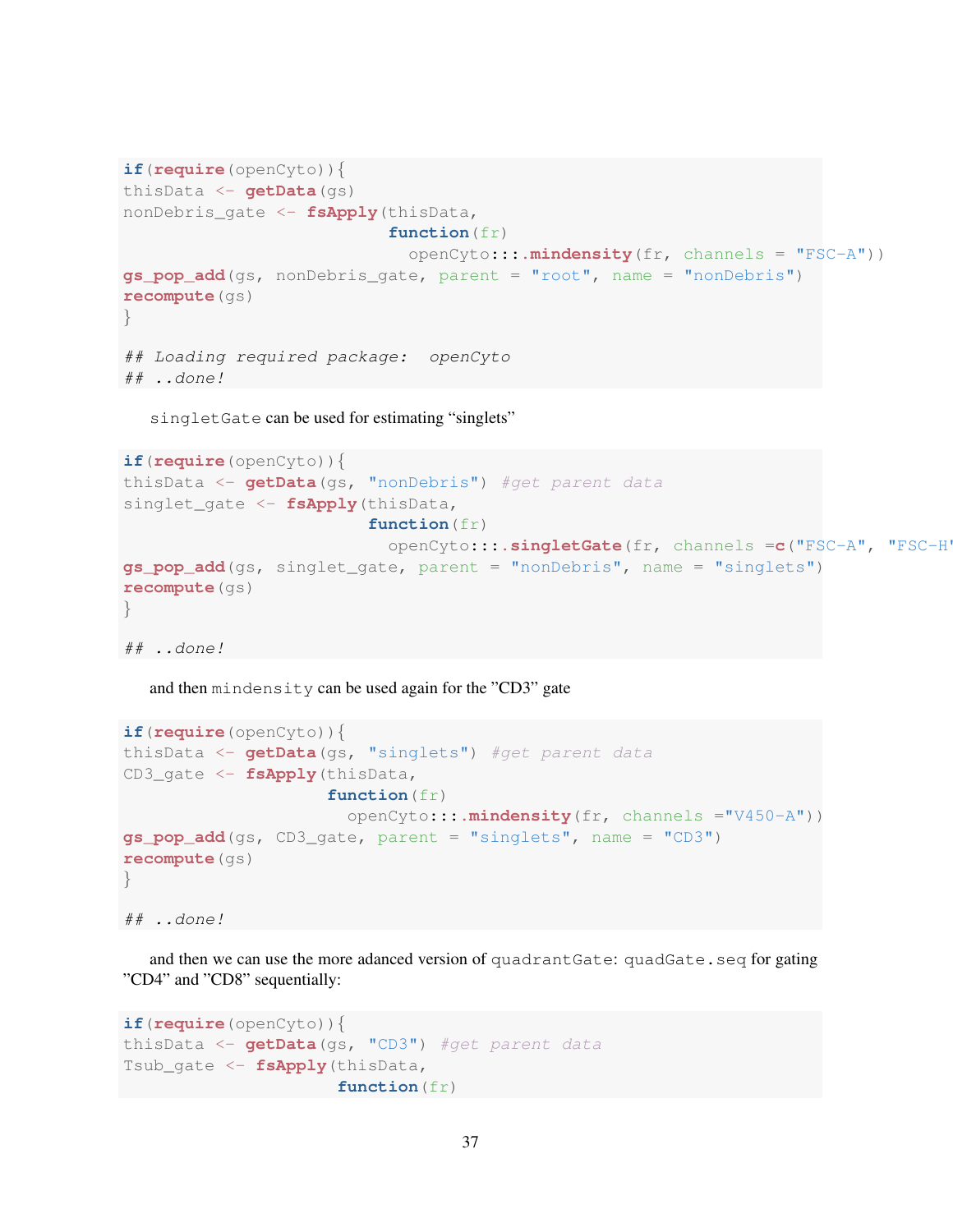```
openCyto::quadGate.seq(fr,
                            channels = c("B710-A", "R780-A"),
                            qFunc = 'mindensity'))
gs_pop_add(gs, Tsub_gate, parent = "CD3", names = c("CD8", "DPT", "CD4", "DNT"))
recompute(gs)
}
```
## ..done!

and then plot the gates

**autoplot**(gs[[1]])

## Coordinate system already present. Adding new coordinate system, which will replace the existing one. ## Coordinate system already present. Adding new coordinate system, which will replace the existing one. ## Coordinate system already present. Adding new coordinate system, which will replace the existing one. ## Coordinate system already present. Adding new coordinate system, which will replace the existing one.



Note that in order to get parent gated data by getData, we have to call recompute after adding each gate. The result is very similar to the manual gates but the gating process is more data-driven and more consistent across samples.

To further automate the process, a gating pipeline can be established through OpenCyto([\(G. et al.,](#page-38-12) [2014\)](#page-38-12)) that defines the hierarchical gating template in a text-based csv file. (See more details from http://openCyto.org)